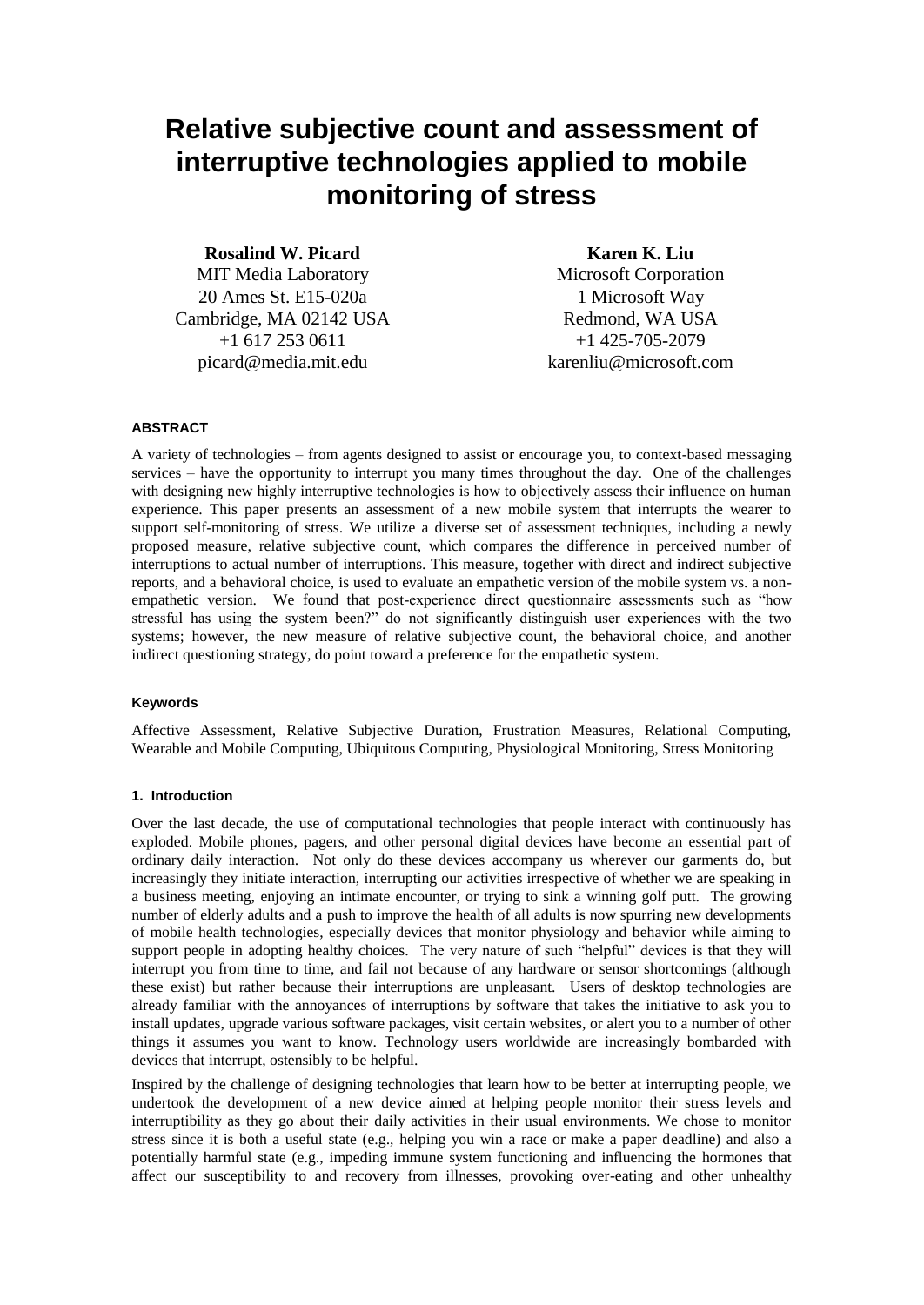behaviors, and in some cases facilitating depression [1-3]). The diseases that predominantly affect us now are ones of slow accumulation – heart disease, cancer, cerebrovascular disorders – diseases which are complexly intertwined with our emotions, physiology, immune system, personalities, and behaviors. It is clear that emotions and stress impact health; however, the influence of either has been hard to measure in any precise ongoing way. Few people keep track of their stress level through the day and how different activities affect it, nor is there any general understanding of how stress interacts with interruptions. We thus set out to build and evaluate a device to enable people to record their stress levels together with whether or not it was a good time to be interrupted. We designed the system to also let people easily label what it was they were doing when interrupted, and to record physiological information related to stress and activity. Our goal was to help people gather this information in a non-irritating way, so they would be willing to use the monitor over a long enough period of time that they could begin to better understand the way stress works in their life, and so we could begin to get better data about interruptibility and how it interacts with people's state and activities. Our biggest challenge was how to build a device that would be highly interruptive, help the wearer reflect on stress, and yet not increase their stress. In theory, we would also make it enjoyable to use: However, the nature of a device that aims to sample things about your behavior over the course of the day is that it will be interruptive, and frequent interruptions can cause a loss of sense of control. An ongoing lack of control is a well-known contributor to frustration and stress. Thus, we did not expect people to really be delighted when the device interrupted them.

Regularly interrupting people for the purpose of gathering data related to their thoughts, feelings, and activities is not a new endeavor, but is an established methodology in psychology. The original "Experience Sampling Method" (coined by Larson & Csikszentmihalyi [4]) referred to a particular technique whereby participants were interrupted by a device such as a pager and asked to fill out a log of ex periences. The term *ecological momentary assessment*, or "EMA," is also used to refer to experience sampling as well as to procedures that sample aspects of a person's physical state (e.g., ambulatory blood pressure or heart rate) [5]. Traditional EMA tools use random or fixed timing prompts to interrupt people many times during a day; however, mobile devices can also adapt their interaction by detecting changes in user state through body -worn sensors [6]. The newest ESM tools use PDA's and sensors for detecting context shifts [7, 8]. Experience sampling has also been used to evaluate and assist in the development of ubiquitous computing applications [9], and has been useful in a diary study to examine task switching and interruptions with information workers [10].

Lisa Feldman-Barrett, a psychologist and expert in experience sampling for emotion assessment, advised us early in the design of the user experimen ts that drop out rates are high and "you cannot pay people enough to be in these studies." Being interrupted more than a dozen times a day by a device asking you to stop what you are doing and give it information can become so irritating that it is a challenge to get people to stay in the experiments. She advised us on the importance of carefully motivating all the subjects up front to stick with the study.

While long-term experience sampling is a significant challenge because of subject drop-out rates, our challenge is greater still: we wish to craft interruptive technologies that are not simply tolerated for a paid experiment, but that people would actually want to use on their own, long-term. Is it possible for a device to interrupt you a dozen or more times a day, asking you to stop and give it significant information, without irritating you?

We find that a useful general approach to such a question is to try the exercise advocated in the Media Equation [11] where you re-ask the question, substituting a person for the device. Thus, we ask: Is it possible for a *person* to interrupt you a dozen or more times a day, asking you to stop and give them significant information, without irritating you? The answer in this case is yes; however, we have to understand how people accomplish this, especially since it is not true of everybody. If we can figure out how people accomplish it, then it may be possible to imitate these features in the device, and get a similar result.

A key aspect of successful human-human interruption is the act of showing consideration for the feelings of the person being interrupted. This goes beyond mere ly issuing a social "Hello" or a polite "Thank you." Is the person you interrupted saying they are stressed right now? If they are, it can be appropriate to say something like "Sorry to hear" (and to not smile) before saying thank you for the data. If t hey say all is great, then it is better to say something like "great to hear" (and a smile is ok). Such an adaptive response, while short and subtle, can make a significant difference in influencing whether a person will be annoyed when you interrupt them again. We hypothesize that if an interruptive technology adapts its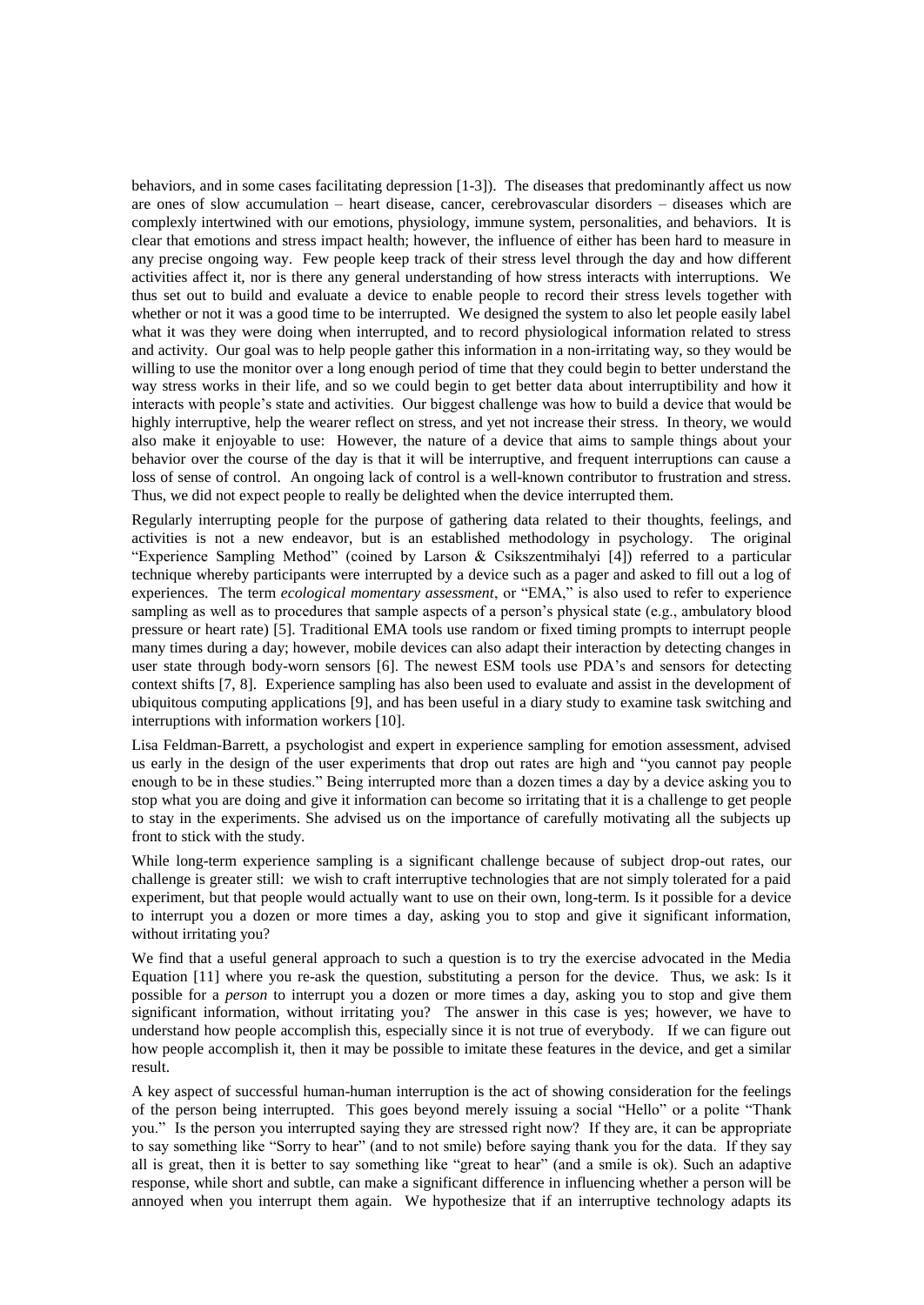response in a way showing consideration toward the person's feelings, then it is likely to improve people's experience with that technology.

The challenge of designing these types of adaptive responses will also need to take into consideration a socio-cultural context. What may be considered an empathetic response in the United States may not be received in the same way to a user in Japan. The findings we report in this paper are limited to a group of subjects who live in the United States. However, the methodology we introduce here can be applied to any culture.

The act of acknowledging somebody's feelings, especially if you have caused them negative feelings, can have a calming effect, and this effect has been shown to be significant even when used by computers [12, 13]. We thus decided to make a version of our device that empathetically acknowledged people's stress 13]. We thus decided to make a version of our device that empathetically acknowledged people's stress levels. We also decided to compare two strategies for generating the timing of the interruptions .

The rest of this paper describes the new wearable device for interactive stress monitoring and how we assessed it, comparing a version of it that used empathy and sensor-triggered timing ("empathetic system") with a version that ignored people's feelings and used random timing to generate interruptions but was otherwise identical to the other system ("non -empathetic system"). We examine a variety of assessment measures, including behavioral choice (which system did they choose to use again after having used both) and several kinds of self-report metrics. In particular, we propose a new measure, *relative subjective count (RSC),*  which asks a subject, "How many times do you think the system interrupted you?" and divides this estimate by the actual number of interruptions. This measure aims to indirectly assess a user's overall frustration with a technology, in a way that avoids the possibly more threatening direct ques tion of "how enjoyable was it?" Direct answers to such questions can vary enormously based on feelings toward the experiment, experimenter, and other factors that make self-reported affective evaluations notoriously fickle; hence, indirect techniques are of importance in the search for reliable affective assessment techniques [14]. We found the new RSC measure varied significantly for the two systems, and also agreed with subjects' behavioral choices and several other direct and indirect self-report measures. The new measure may therefore provide a new way to assess frustration or irritation of an interruptive technology without having to ask directly about a user's feelings.

## **2. Wearable System for Interactively Monitoring Stress Levels: PMobile**

We designed a custom system, named PMobile, to gather both passive sensor information: inter-beat intervals from the heart, pedometer and accelerometer activit y, and location beacon information, as well as three pieces of interactive information: user's reported stress level, user's report of whether or not the timing of the interruption was good, and user's reported activity. This system is part of a growing collection of research efforts to use computer sensors in learning and reasoning about interruptibility and attention [15-17]. The system PMobile was designed to enable greater understanding of how sensor and behavior data inform interruptibility of users in mobile situations.

Two versions of this system were created in order to support the experiment in the following chapter: an empathetic version (E-PMobile) and a non-empathetic version (N-PMobile). The two systems look physically the same and their interaction differed only in two subtle ways described below. To subjects in our experiments, each of whom used the two systems in counter-balanced order, the systems were simply described as "system one" and "system two."

Below we first describe the common features of the systems, followed by their differences.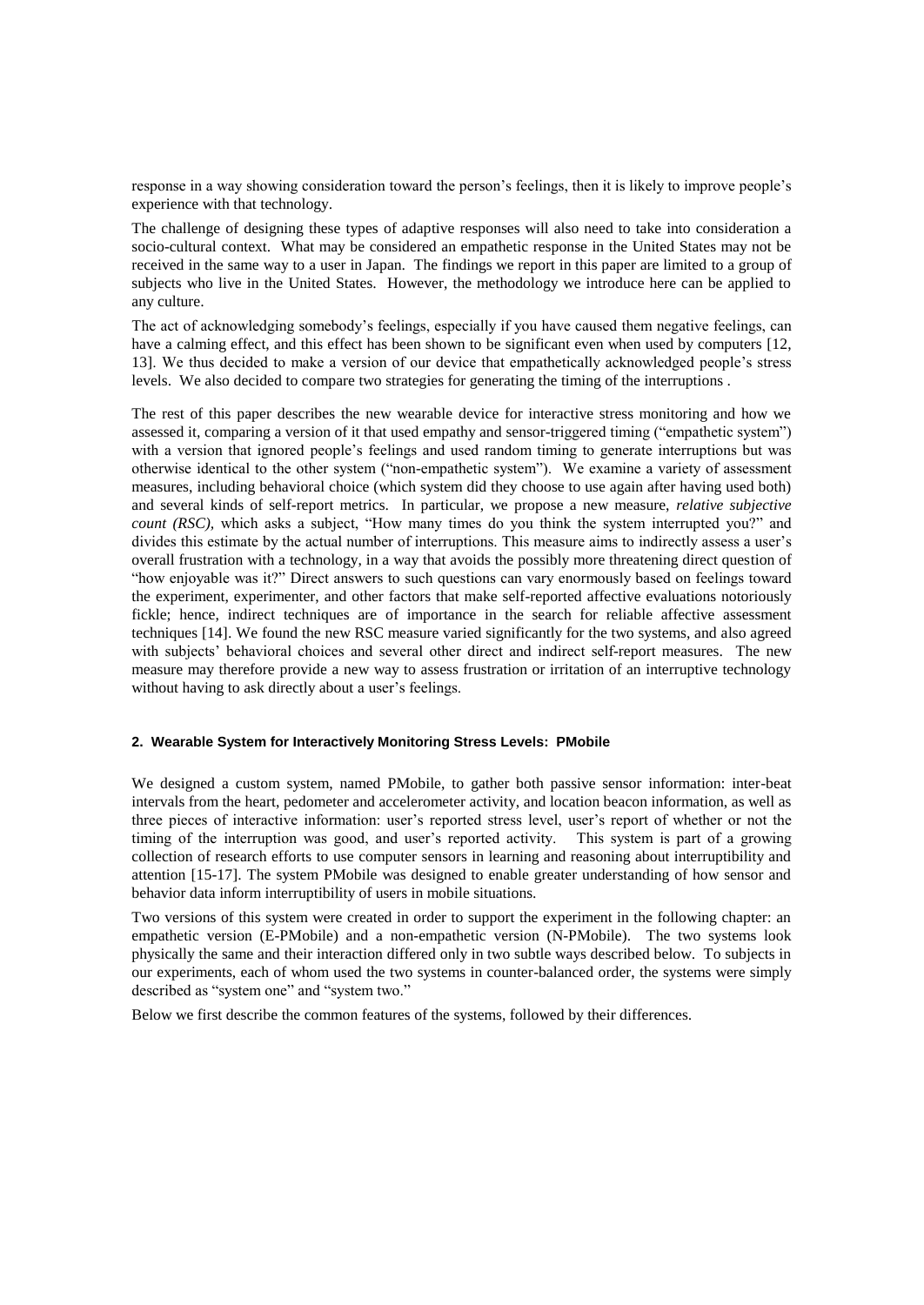

# **Figure 1. Custom hardware for the PMobile System: Top: iPAQ with sensors. Bottom: iPAQ with attached Body Lan Hub (BLH), which communicates wirelessly to all the sensors.**

# **2.1 PMobile Custom Hardware and Software Architecture**

The hardware (See Fig. 1) consists of a Hewlett-Packard 5550 iPAQ together with a set of wireless sensors, some that are worn on the body, and some that the user places in his or her environment to label locations. The wireless sensing apparatus was developed in collaboration with Fitsense Technology [18] and includes a Pulser chest strap for electrocardiogram inter-beat interval information, a Foot pod for accelerometer information, a Pacer for pedometer information, and Location Beacons for environment context.

As an alternative to global positioning technologies, the location beacons can be used to mark any selected physical context of interest to the user, including mobile locations such as the automobile or bicycle (for monitoring stress while commuting), simply by placing one of the tags in that location. The user was free to place the tags in any location of his or her choosing, and did not need to communicate this location to the experimenters, thus allowing for privacy in location data.

Since factors such as exertion, as well as emotional stress or arousal, contribute to increases in heart rate [19], an accelerometer was combined with heart rate recordings to enable better decoupling of these elements in examining stress, as some studies have done to isolate exertion [20].

A BodyLAN Hub (BLH) connects the iPAQ to the different sensors on a BodyLAN wireless network. The BLH communicates with the iPAQ through a 4800-baud serial connection with two data lines: transmit and receive. The serial connection uses eight data bits, one stop bit, no parity bit, and no flow control. The BLH stores the latest message from each of the sensors and holds a settable reply message for each. Each BodyLAN Hub is assigned its own 32-bit address to ensure that there is no interference between two sensors on different network IDs (such as two Pulsers on different systems). The BLH has two high level modes: normal and learn. When the BLH and the sensor are both in learn mode, the BLH will automatically acquire the sensor, add it to its registry, assign the sensor an index, and switch the sensor from learn to normal mode. In normal mode, the BLH will only accept data from sensors with its own network ID and public sensors (such as the location beacons).

The Pulser chest strap is used to measure electrocardiogram information. It is set to transmit information every two seconds using a Data Variant 3 that was developed for this research. Data Variant 3 transmits a data message containing the beat count and the last sixteen inter-beat intervals in milliseconds. The major features of the electrocardiogram are the P, QRS, and T waves which are caused by the corresponding electrical impulses in the heart of atrial depolarization, ventricular depolarization and ventricular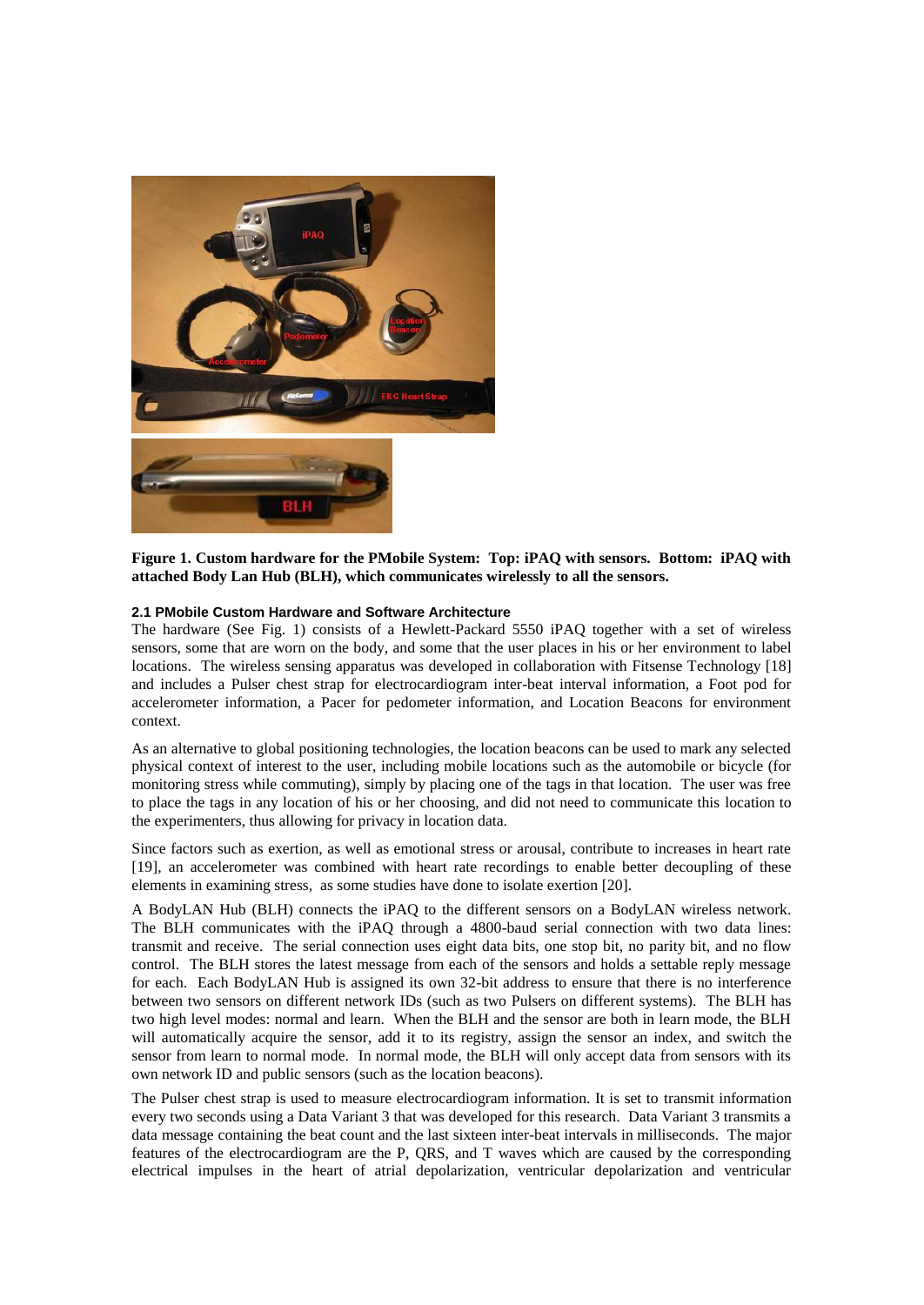repolarization [21, 22]. IBI's are derived from the R-waves of the ECG by taking the time interval from the top of the QRS complex to the top of the next QRS complex.

The software and overall architecture for the system was developed by Karen Liu; details can be found in her thesis [23]. The overall architecture is shown in Fig. 2. The continuous annotation system was written in Embedded Visual C++ 4.0 and runs on a HP 5550 iPAQ running Pocket PC 2003. The system consists of a sensor layer that communicates to a *Data Collection Platform*. The *Interaction Engine*, based off of the CAES Engine [8], schedules interactions to interrupt the user for annotations either through a timer or through triggers from the sensor information. The Interaction Engine uses a *Dialogue Manager* in the QuestionDataFile format [24] of CAES to choose from a set of different interaction scripts and possible responses to user input. A GUI layer receives input from scheduled and triggered interactions, as well as the possible question/response scripts, and interacts with the user through different GUI screens.

Examples of the GUI screens are shown in Fig. 3. Users of both PMobile versions see the same front screen. Both have the same controls over muting the system, initiating annotations, and customizing the activities that they wish to use as labels. Users can initiate an interaction, or wait for the system to initiate (interrupt them). Users of both versions also have the option of simply recording a voice annotation by pushing a single button (for rapid annotation of where they are or what just happened, without initiating any dialogue with the system.) This is a valuable feature when the user wants to record an event without looking at the device, e.g. "Just cut off by a big truck," spoken into the device without taking eyes off the road (while driving). Use of these optional audio annotations was not analyzed in this research.



**Figure 2. Architecture of the PMobile system. Sensor information is sent to the BodyLan Hub which communicates to a Data Collection Platform. The Data Collection Platform stores sensor data, question answers, annotated activities, number of annotations, and whether the system has been restarted. The stored data is later used for the analysis and visualization tools. The Interaction Engine schedules interruptions to the user for annotations either through a timer or through triggers from the sensor information. The Interaction Engine uses a Dialogue Manager to choose from a set of different interaction scripts and possible responses to user input. A GUI layer receives input from both system-triggered and user-triggered interactions, as well as the possible question/response scripts, and interacts with the user through different GUI screens.**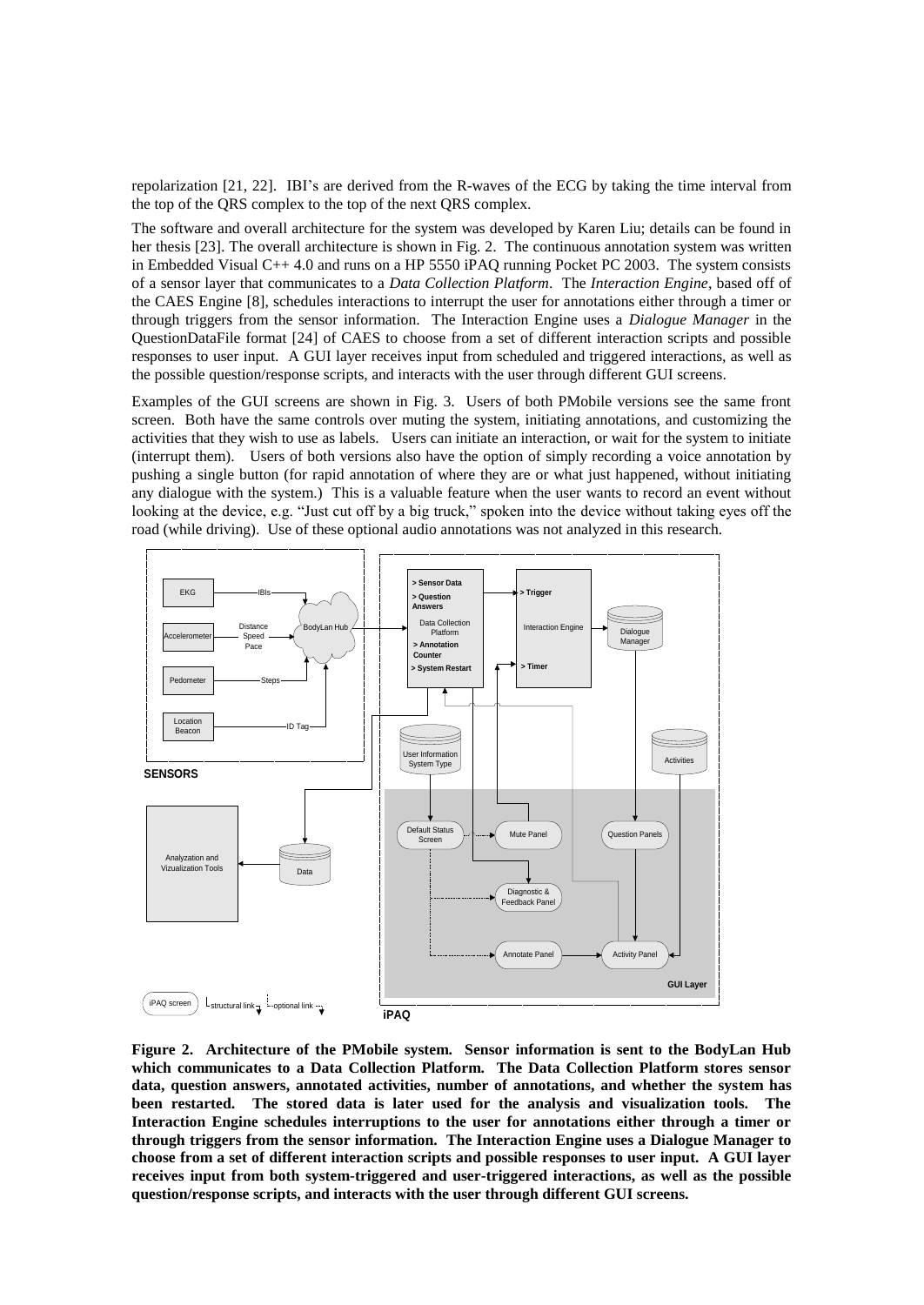

**Figure 3. Both versions of the system use these four GUI screens. The upper left GUI gives contact info, date, and time. The upper right one allows muting the system (with its audible tone) for up to two hours. The GUI at lower left is seen by the user only when he or she initiates interaction with the system; otherwise, this part of the interaction is replaced by either an empathetic or non-empathetic text dialogue that collects the same timing and stress level information. The GUI at lower right contains activity labels customizable by the user for onebutton labeling of events the user wants to record.**

After the data collection phase of the experiment was over (eight days, split into two 4-day sessions) subjects were presented with their personal data in the form of radial graphs such as that shown in Fig. 4. A subset of the data, heart rate, accelerometer and pedometer information could also be examined in realtime on the iPAQ (See Fig. 5)

## **2.2 Two versions of PMobile: Empathetic and Non-Empathetic**

We developed two nearly identical versions of the PMobile system so that one version could serve as a control for testing our ideas. When the user initiated interaction with the system, there were no perceivable differences in the two versions. However, when the system interrupted the user, there were two kinds of differences: (1) An empathetic line of text responding to the user's stated level of stress and (2) Different timing of the interruptions, based on sensor input. (See Table 1.)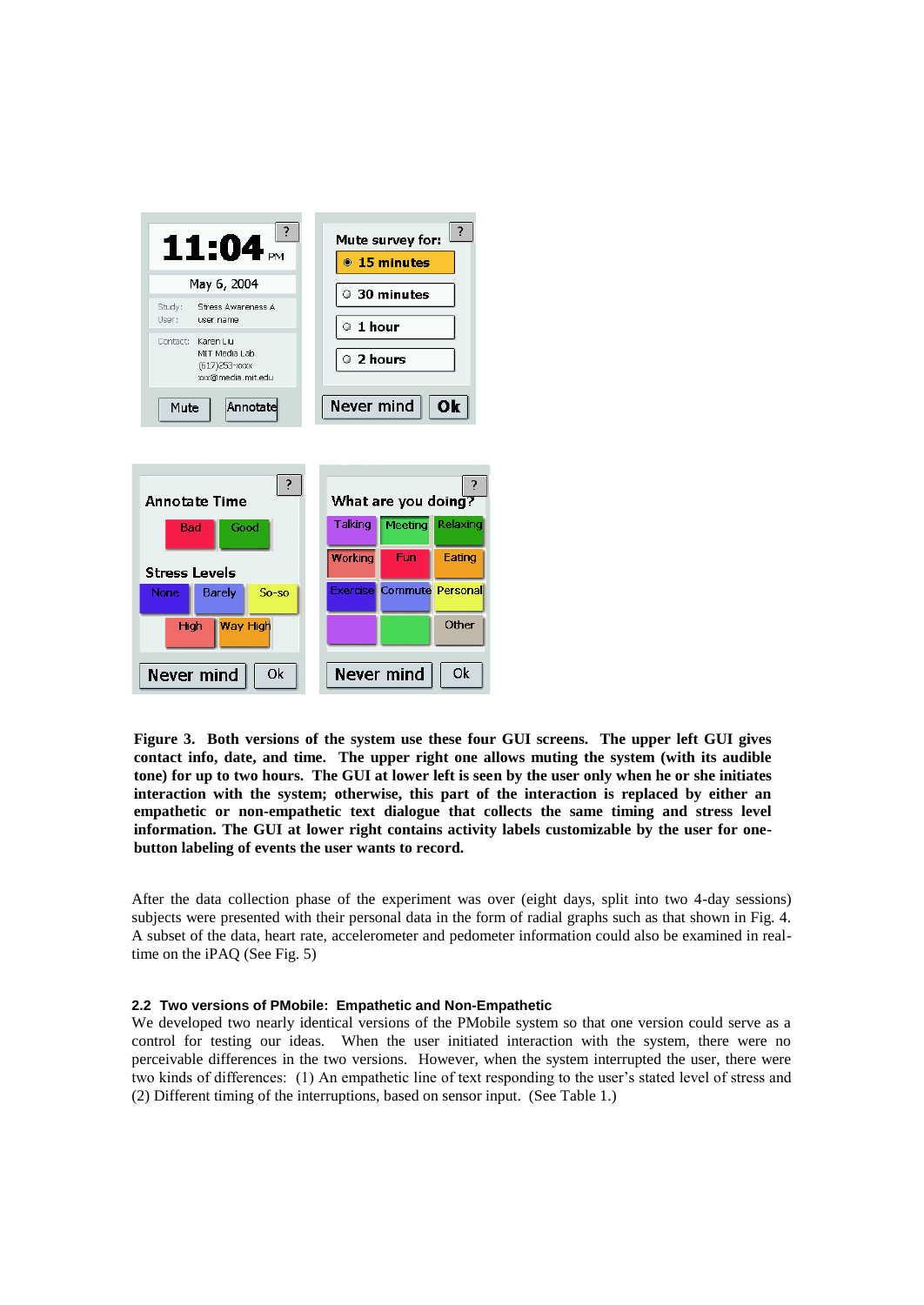

**Figure 4. Heart-rate data viewed on a 24-hour radial plot. The green and yellow colors near the center indicate that the user was in the vicinity of those two context beacons. The purple asterisks near the perimeter indicate locations where the user labeled an activity either via the GUI or via a voice message. The user could click on the asterisk to retrieve the label, e.g., after 5:30 p.m. where heart rate is 120 beats per minutes the user might have recorded, "ran to train."** 



**Figure 5. Here is a screen from the HP iPAQ showing heart rate, which could be viewed at any time by the user.**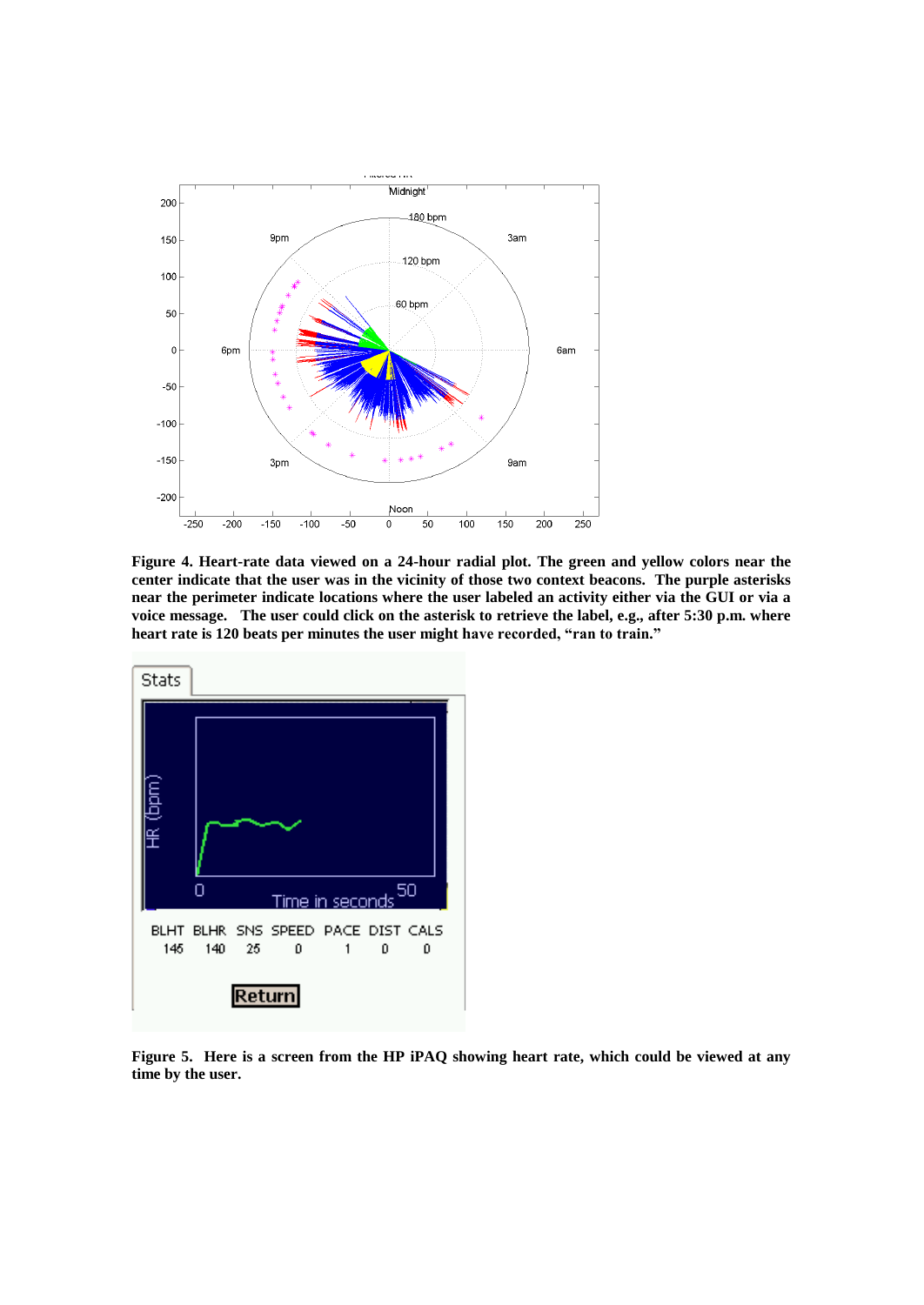**Table 1 The two versions of PMobile differed both in empathetic dialogue and in sensor-based interruption timing.**

| <b>PMobile Two Versions</b> | Social and<br>Polite<br>Dialogue | Empathetic<br>Response<br>to Stress<br>Level | Sensor-<br>based<br>Interruption<br>Timing |
|-----------------------------|----------------------------------|----------------------------------------------|--------------------------------------------|
| Empathetic $(E)$            | ves                              | yes                                          | yes                                        |
| Non-Empathetic (N)          | yes                              | no                                           | no                                         |

The GUI in Figure 3 asked whether or not this was a good time to interrupt (with a binary choice), and asked the user to choose one of five levels of stress. This GUI is what users saw when *they initiated interaction* with either version of the system. A good and bad time annotation was offered here, since the user may want to record a bad time (i.e. taking an exam) in order to record how their heart and stress levels appeared at this time, or in order to teach the system bad examples. However, when *PMobile initiated interaction*, it did not show this GUI, but rather showed a text dialogue that collected the same timing and stress level information in a conversational format. The dialogue varied in wording from time to time, pulling text from a set of scripts, to reduce monotony. However, the dialogue was always structured the same as the GUI: it first asked whether or not the timing of the interruption was ok, and then it asked you to select one of five (text described) levels of stress. The structure and scripting of the dialogue was identical across the empathetic and non-empathetic conditions with only one exception: In the empathetic case, the system included an additional line of text, selected to respond to the user's stress level. This difference is illustrated in Fig. 6.

```
S: Morning, Jane!
S: Do you have a minute?
U: Yes.
S: You know the drill -- feeling stressed?
U: It's there - but not the worst.
S: Wish it was better. Hope things start looking 
up.
S: Thanks so much for all your input.
```

```
S: Morning, Jane!
S: Do you have a minute?
U: Yes.
S: You know the drill -- feeling stressed?
U: It's there - but not the worst.
S: Thanks so much for all your input.
```
**Figure 6. Sample dialogue for the empathetic version (top) and nonempathetic version (bottom). The only difference is a short response to the level of stress stated by the user.**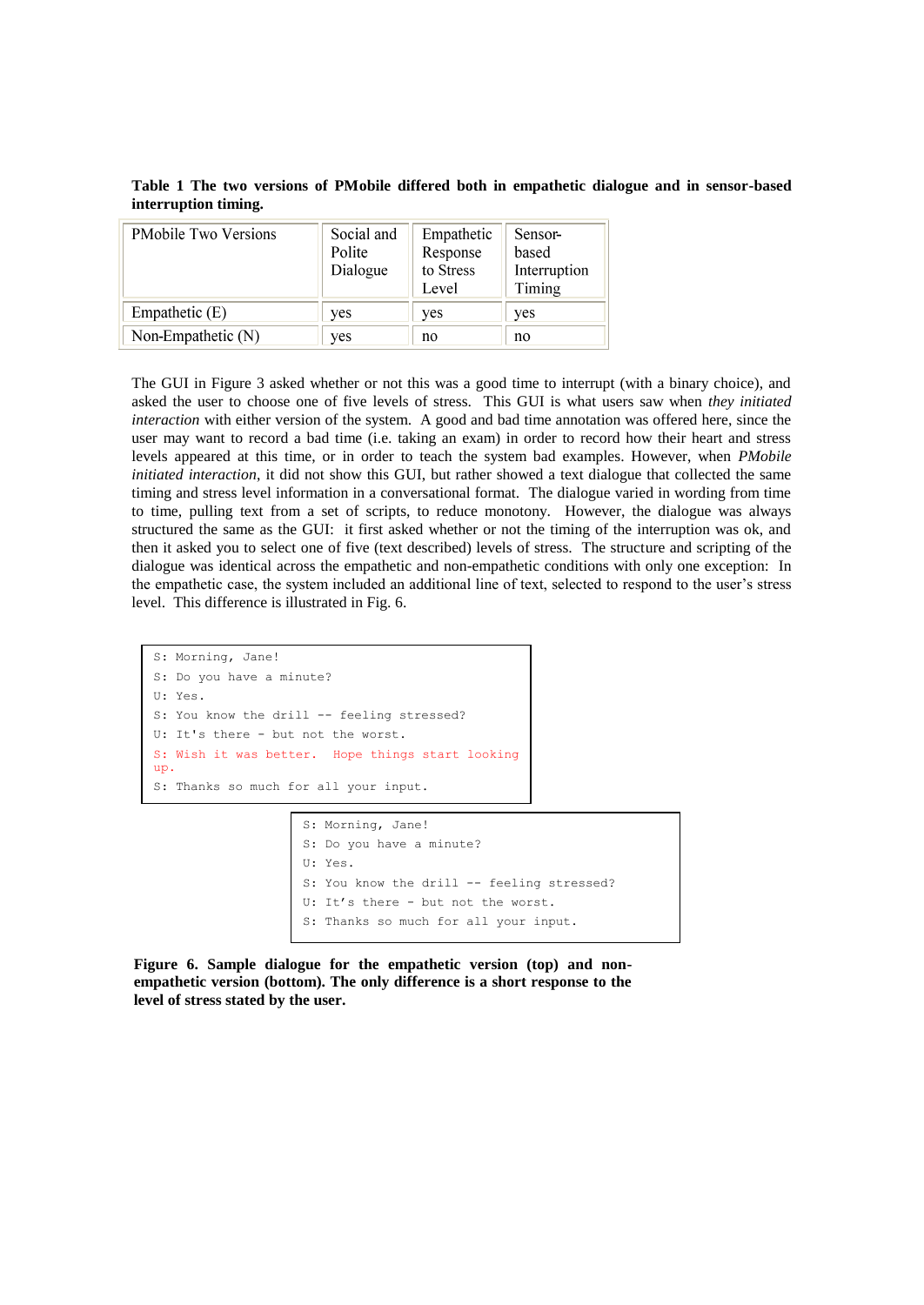| Very stressed                                                                       | Stressed                                                            | Neutral                                                       | Low Stress                                                      | Very Low Stress               |
|-------------------------------------------------------------------------------------|---------------------------------------------------------------------|---------------------------------------------------------------|-----------------------------------------------------------------|-------------------------------|
|                                                                                     |                                                                     |                                                               |                                                                 |                               |
| I'm<br>sorry<br>t.o<br>hear that. I<br>you feel<br>hope<br>better soon.             | Really sorry to<br>hear.                                            | Seems things are<br>going pretty<br>neutral.                  | like<br>Seems<br>feeling<br>you're<br>good.<br>Good to<br>hear. | Great to hear!                |
| Sounds really<br>bad. I'm sorry<br>you're<br>that<br>feeling that<br>way. $: ($     | Wish it<br>was<br>better.<br>Hope<br>things<br>start<br>looking up. | like<br>Seems<br>things are going<br>ok.                      | Glad to hear.                                                   | Awesome. Have a<br>qood day!  |
| Wow, You sound<br>pretty stressed<br>out.<br>Hope<br>things<br>start<br>looking up. | Sorry to hear --<br>hope things calm<br>down.                       | Doesn't<br>sound<br>too bad.<br>Hope<br>your day picks<br>up. | Looks<br>good.<br>Happy to hear.                                | Sounds great!                 |
| Doesn't sound<br>too good. I'm<br>sorry to hear.<br>$\colon$ (                      | Sounds<br>like<br>you're pretty<br>stressed. Sorry<br>to hear.      | Sounds like it's<br>one of those so-<br>so times.             | Seems<br>like<br>things are going<br>well. Nice. :)             | These are<br>the<br>$best!$ : |
|                                                                                     | Sounds<br>pretty<br>bad.<br>Hope<br>things<br>qet<br>better.        |                                                               | Sounds<br>pretty<br>qood.                                       | Happy to hear                 |
|                                                                                     |                                                                     |                                                               | : )                                                             | Wonderful.                    |
|                                                                                     |                                                                     |                                                               |                                                                 | $Nice!$ :                     |

**Table 2 Scripted responses to five levels of stress (used only in empathetic version.)**



**Figure 7. Interaction for empathetic condition follows the transitions in this diagram.**

It is important to undersc ore that the dialogue differences in the two versions of the system are not because one was "friendly" or "social." Both systems used social and polite dialogue. Both systems always greeted and thanked the user. The only difference in the dialogues was t hat the empathetic condition included one additional line, an empathetic response to the user's stated level of stress. Several different wordings of these responses were scripted for the five levels of stress, for a total of 26 varied responses (Table 2.) The adaptive nature of the scripting was inspired by scripts for agents designed to facilitate a long-term social-emotional relationship with a person [25] and in this case followed a very simple algorithm (See Fig. 7).

The other difference in the two versions related to the timing of the interruptions. In the non-empathetic version, interruptions were set to occur at a randomly selected interval between a specified minimum and maximum number of minutes from the last session to ensure that questions are asked throughout the entire day, but that there is some degree of randomness in the interruptions. For the empathetic version, algorithms triggered the interruptions based on data fro m sensors. The algorithms triggered interruptions immediately after there was a change in a context beacon location or when there was a significant "heart immediately after there was a change in a context beacon location or when there was a significant "heart-rate change event" as defined mathematically [23]. Note that a similar approach with a different heart-rate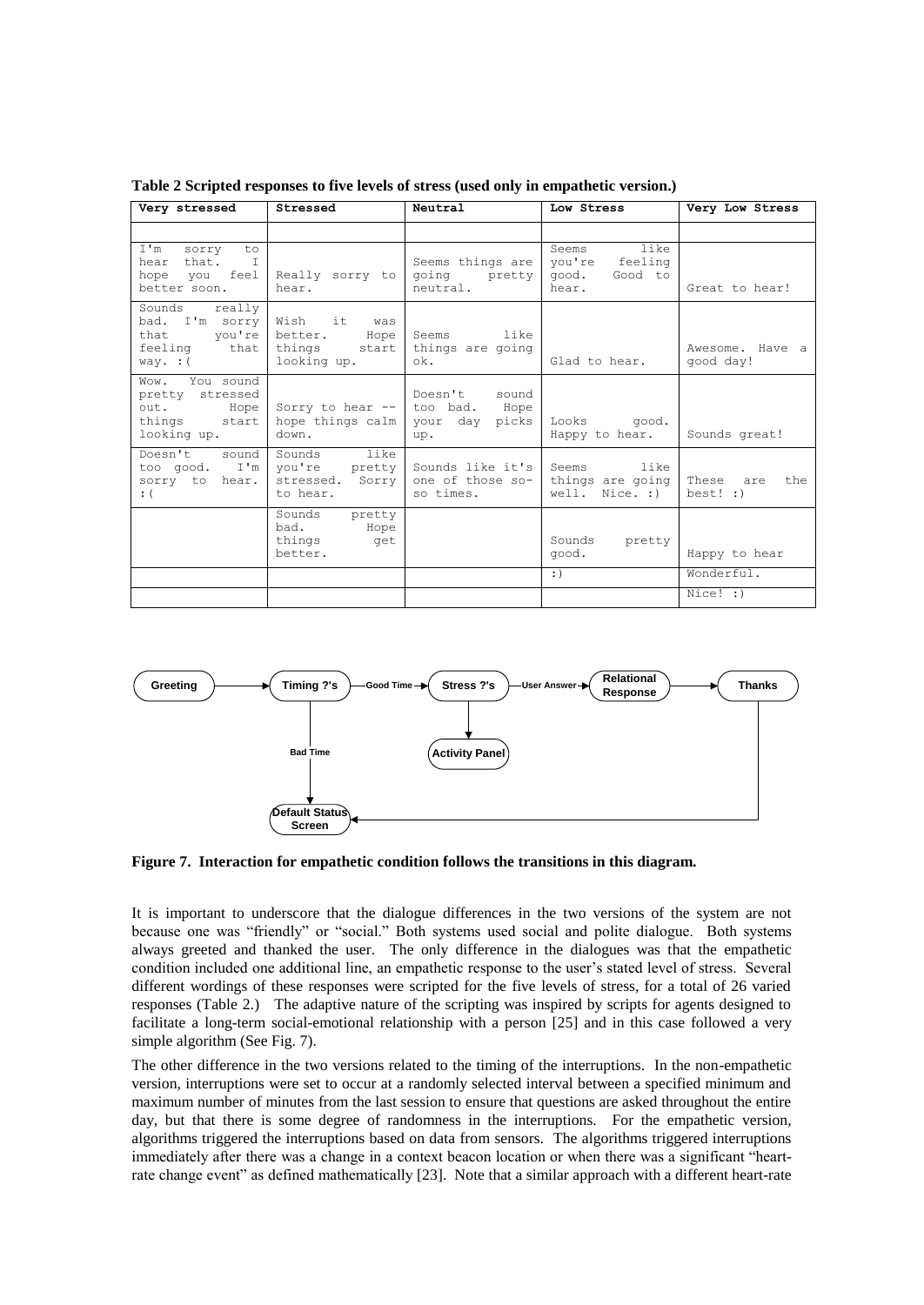trigger algorithm appeared about the same time by John Rondoni [24]. The idea was that such contextbased triggers would be less disruptive for gathering information from users.<sup>1</sup>

## **3. Experiment: Assessment with multiple techniques**

This section presents a user study for evaluation of the systems above. We employed multiple assessments, including a questionnaire with self-report measures, a new index we call relative subjective count, and a behavioral choice test. These three techniques were used to examine the following hypotheses:

- $\triangleright$  H1: Subjects will find the empathetic system to be less disruptive and frustrating to use and will have a better experience while using the empathetic system.
- $\triangleright$  H2: Subjects will perceive that the empathetic system interrupted them less than the nonempathetic system (compared to the actual number of interruptions.)
- H3: Subjects will choose to continue working with the empathetic system.

We additionally measured physiological and sensor data; we comment on those at the end of this paper.

## **3.1 Subjects**

Subjects were recruited via email solicitation and postings on public message forums. Each subject committed to wear a hear t strap, accelerometer, and pedometer, to place two location beacons in different locations such as home and office, and to carry around the iPAQ from 9:30am to 9:30pm each day "for two weeks." Because of the nature of the custom hardware, limited budgets for building duplicate systems, and the difficulty of getting all the system elements to work reliably at the same time, we were only able to have from three to four fully operating systems for subject use. Within time limits of the project, we signed up three separate batches of subjects, each batch for four days with one system, and for four additional days with the other system (in counter-balanced order). We were able to collect complete sets of data from a total of ten subjects (5 Male and 5 Female, ages 22-33, 6 students and 4 professionals), resulting in a total of 79 days of data (three subjects only finished 7 days, while one subject completed two extra days). Each day was designed to allow up to 12 hours of use, resulting in around 600 hours of tested system interaction data. Subjects received either a movie ticket or a gift certificate for a local coffee shop for each laboratory visit and \$75 cash upon completion of all tasks in the study.

#### **3.2 Apparatus**

The experiment uses the PMobile software and hardware described above. Each subject was given a sensor system consisting of one heart strap, one accelerometer, one pedometer, one BodyLan Hub (BLH), one iPAQ, and two location beacons.

#### **3.3 Procedure**

l

During the first laboratory meeting, subje cts were told that the overall purpose of the study was to investigate people's stress patterns in natural activities and collect stress and activity information for developing computer algorithms to recognize patterns from sensors. They were asked to sign a consent form and the renumeration procedure was explained. Subjects were then shown how to put on the sensors, were given take-home instructions, and were asked to fill out end-of-day logs each day. Subjects were told that they would be asked to use two different systems – "System 1" for one four-day session, "System" told that they would be asked to use two different systems – "System 1" for one four-day session, "System 2" for a second four-day session, and the system of their choice for a third and final four-day session. Subjects did not know which system, empathetic or non-empathetic, they were using, nor were differences

 $1$  Note that it remains to be determined how to ideally time interruptions to get accurate labels without increasing the wearer's stress. This work took initial steps in that direction, and there is still much to learn. One might argue that times of changing activity are also likely to be times of greatest stress; hence, it might be advantageous to wait longer after an activity change for the first physiological signs of decreased stress before interrupting. However, that approach could a lso potentially interrupt a "flow" state, destroying the pleasurable focus of that state. More research is needed to better understand how user state interacts with different modes of interruption.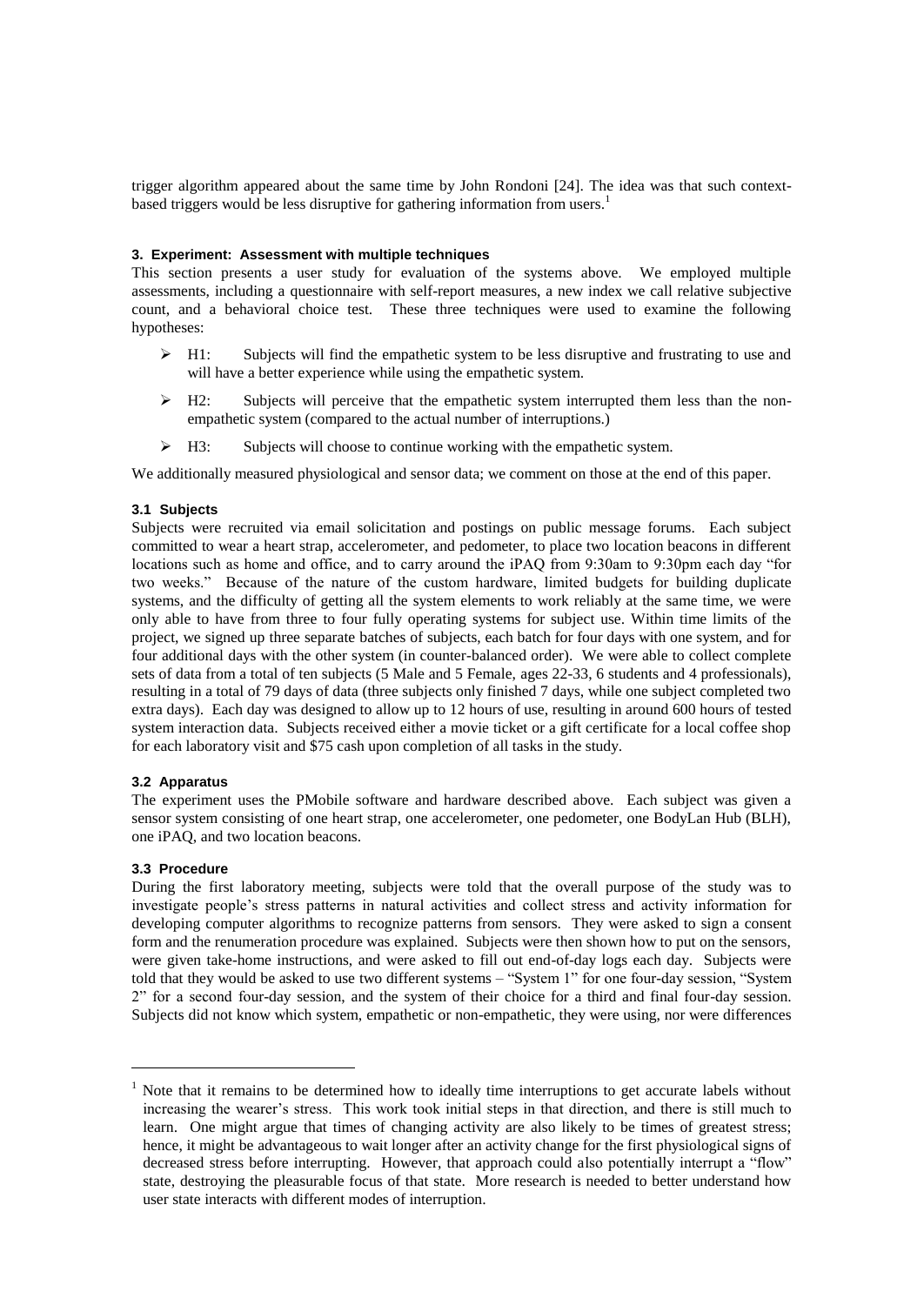described for the systems during the experiment. Finally, subjects were given a questionnaire for obtaining base-line stress levels, demographic information, and personality information.

Each morning, subjects would put the heart strap around their chest and use a Velcro band to put the accelerometer and pedometer on each ankle. Subjects used either the empathetic or non-empathetic PMobile system for four days (session one) and filled out the end-of-day logs online or on paper each day. Paper versions of the end-of-day logs were given to subjects in case they did not have access to a computer at night.

At the end of the four days, subjects came into the laboratory to download their data and replace the batteries in their sensors. All subjects had the version of their system switched at this point (empathetic to non-empathetic, and vice-versa.) Subjects then used this other version of the system for four more days (session two), filling out end-of-day logs as before.

At the end of session two, subjects came into the laboratory to download their data and to begin what they believed to be the third and final session. They were first given time to explore their data with clickable annotations on radial plots. When finished, they were given an online evaluation questionnaire for the first two systems that they had used. (Questionnaires are viewable in [23].) After these questions, each subject was asked to select "System 1" or "System 2" for use in a third four -day session and to explain why they made their choice. After this step, the next page of the form told subjects that the study was now completed, without the need for the third session, and asked how they felt about the study being completed. Subjects were then asked to meet with the experimenter and were told the complete goals and design of the study, why they were misled about session three, and compensated for their full participation for the time they were originally asked to commit to the study.

The protocol, as for all studies involving people at MIT, was pre-approved by the MIT Committee on the Use of Humans as Experimental Subjects. Subjects were openly debriefed as to the reason for deception about the third session and were given the right to withdraw their data. No subjects exercised this option.

## **3.4 Measures: Self-report questionnaire**

Questions were designed that both directly and indirectly addressed feelings about each system. All questions were asked after Session 2 was completed. Three questions were asked separately about both the "first system they had used" and the "second system they had used": "In general, how disruptive do you feel the timing of the interruptions were?" "How stressful has using the system been?" and "How responsive did you feel the system was to your stress?" We predicted that the empathetic system would score better than the non-empathetic on all three questions. Another set of five questions was asked after these about "their experience with the stress awareness study." The exact five are given below, with "How do you feel about the study bein g completed?" being one example. The answers to these questions were compared across the subjects, pooling them into two groups based on which version of the system they had used most recently. The hypothesis here is that the subjects who ended with the empathetic system would *remember* having a better experience overall even if in actuality the experience was only better during session 2 (due to a strong influence on overall impressions believed to occur when an overall unpleasant experience ends relatively pleasantly [26]). Additionally, we reasoned that if one of the systems was significantly more frustrating than the other, then subjects who had just been using that system should be happier about quitting than those who had been using a less frustrating system. Thus, measuring these between-group differences, based on whether the group had used the empathetic or nonempathetic system in session two, should reveal indirect information about subjects' affective experience. Finally, we found in earlier work that current mood can significantly influence perception of technology quality such as audio-visual quality as well [27]. Thus, we might even expect the sensors and graphs to be viewed more favorably if the user was currently happier with the system they were using. All of these questions were asked on a 7-point Likert scale. The specific items are listed together with results below.

#### **3.5 Measures: Relative Subjective Count**

A new assessment tool that we propose and evaluate in this work is the *relative subjective count (RSC)*. We were inspired to create this new measure from a simi lar measure known as relative subjective duration, which is a value that takes the user's estimated time to complete a task divided by total time to complete the task as an implicit probe for measuring user frustration or satisfaction [28]. In our work the user's estimated number of interruptions (collected during end -of-day logs) divided by the actual number of interruptions was used as an index for probing user frustration. We hypothesized that the tendency to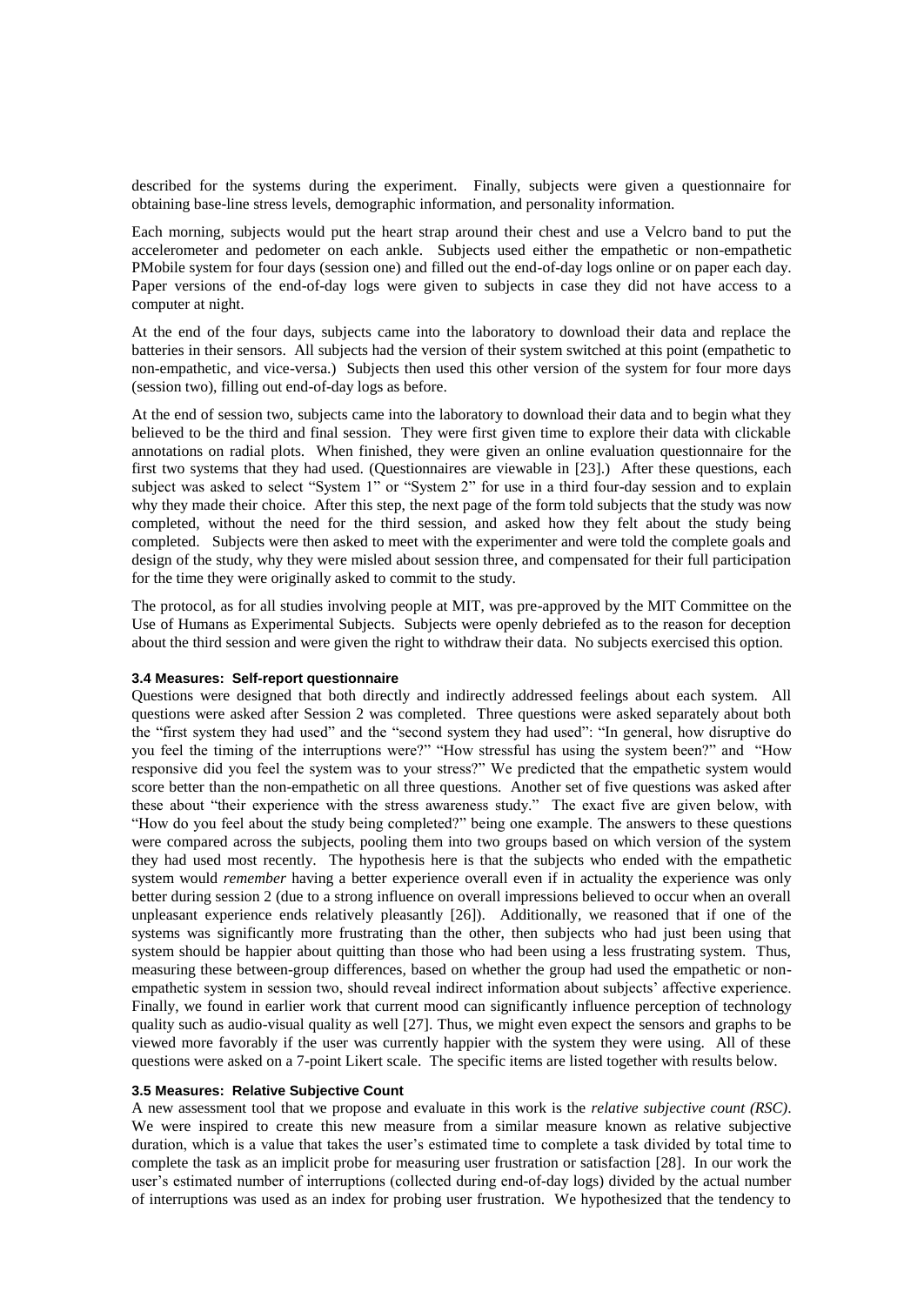underestimate the number of interruptions would correspond to lower frustration with the device. Thus, without asking them directly how frustrating they thought the technology was, we tried to assess how it might make them feel.

## **3.6 Measures: Behavioral**

One of the strongest measures for evaluating preference or determining true motivations can be seen in the difference between what people say they want to do and what they actually do. When on a diet, people say they will choose a healthy snack, but later when they actually choose a snack, they may eat candy bars. People may say they buy cable television so they will watch the History Channel, but then, instead, they watch a channel they do not wish to admit watching. Acknowledging these well-established differences between what people say they will choose and what they actually do choose, we led subjects to believe that the experiment would last an additional four-day session, and asked them to choose which system they wanted to use for the third session (of the two they had already interacted with.) Thus, we can expect that subjects selected the system that they most wanted to have interrupting them for an additional four days. Since subjects were led to believe that there were three sessions in the study, the strongest behavior measure for evaluating user system preference would be which system the user chooses to continue to work with.

Only after they had finished their evaluations of both systems, finished the comparison evaluation, and selected their system for the next session, did we tell them that they had completed the experiment, and that session three would not actually occur.

#### **4. Results**

All ten subjects completed the data collection as well as the laboratory visits and questionnaires. However, there was a problem with the sensor-based interruption triggers for the empathetic condition for three of the subjects. In all three cases the effect was the same: these three subjects, all using the empathetic system, were interrupted significantly more than were the other seven subjects. One of them had three days with over 50 interruptions each day, while the average across the three subjects was 28 interruptions per day using the empathetic system, and 10.4 using the non-empathetic. In contrast, the other seven subjects averaged 11.7 interruptions a day using the empathetic system, and 11.3 using the non-empathetic system. For Subjects 1 and 3, the problem was traced to the interruptions being triggered accidentally by a power level change, instead of by the context beacon change. These subjects were both using the empathetic system for session one. The bug was fixed and did not affect the non-empathetic data for these subjects. A different problem occurred with Subject 4 who used the empathetic system during session two. The sensor-based interruptions were designed to trigger with significant heart-rate changes, typically associated with a change in activity, and thus a likely change in context. While we had pilottested the sensor-based interruption algorithm on a number of people, our sample did not adequately include people who were overweight. Because heart rate increases when a person stands up, and can increase dramatically more for an overweight person, the heart-rate-based algorithm can trigger an interrupt every time they stand up. This appeared to be the problem with Subject 4, who had just begun a new exercise program to lose weight, and who received significantly more interruptions than we intended.

Given the excessive number of interruptions for these three subjects, we analyzed the data both with and without including them. With all ten subjects, the average number of daily interrupts per subject was 17 for the empathetic condition and 11.1 for the non-empathetic condition. Omitting data from the three subjects brings the daily average to 11.7 for the empathetic and 11.3 for the non-empathetic versions, thus nearly equalizing the number of interruptions. Note that it would be logical to expect that a system that interrupts more would be more disruptive, more stressful, and less preferred than one that interrupts less. EMA studies usually do not interrupt more than ten times a day, and they are known to be irritating, so the number of interruptions provided by our systems may be viewed as potentially really annoying according to EMA expert Lisa Feldman-Barrett. Thus, the problems with the interruption strategy that resulted in many extra interruptions are expected to work against our hypotheses, and findings that support the hypotheses while using all ten subjects may be viewed as stronger evidence for the value of the empathetic system. Below we report the results organized according to the three categories of measures as described above. These are followed by a discussion of the joint findings.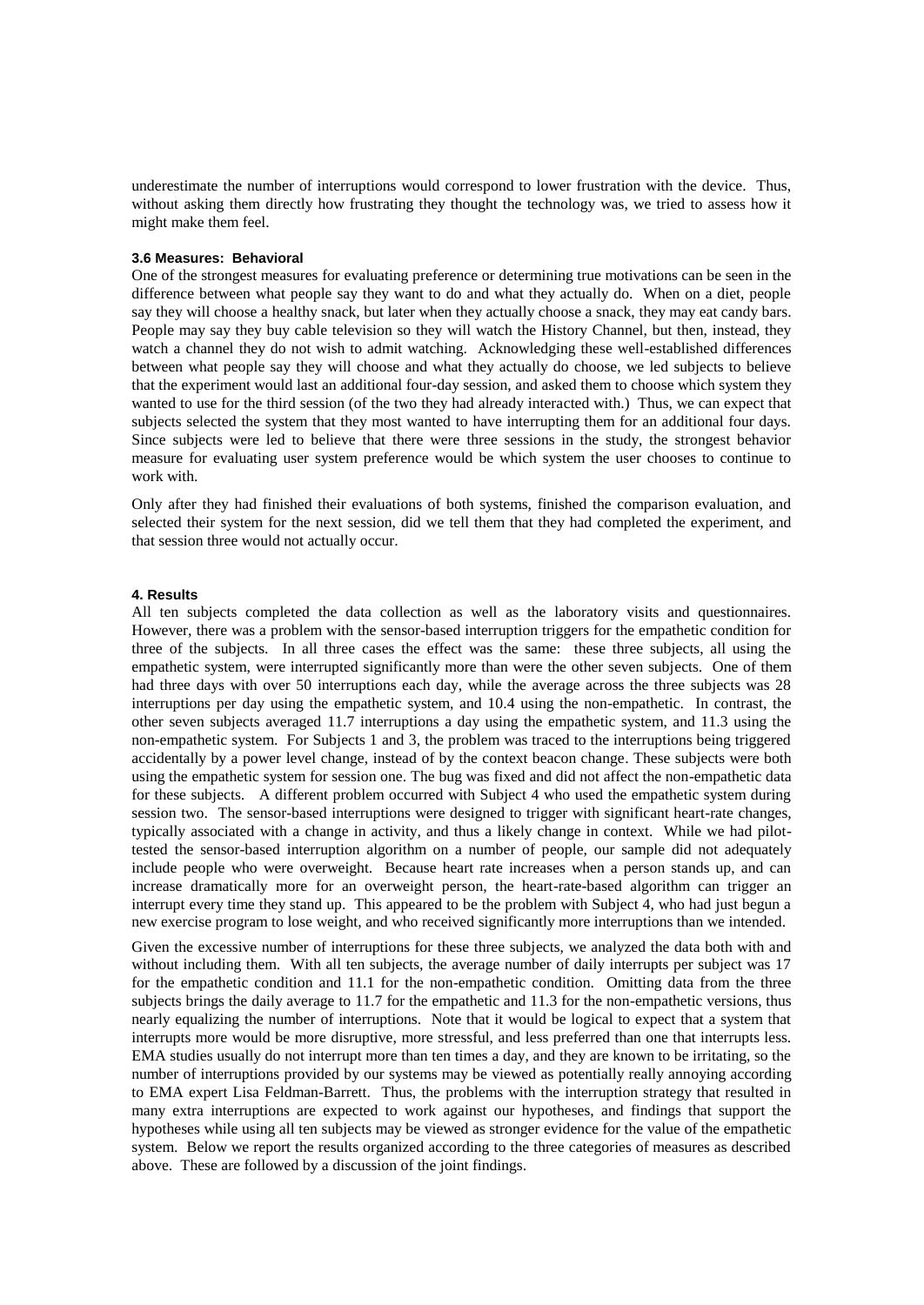#### **4.1 Self-report questionnaire**

After subjects had used both systems (completed session two), they were asked to evaluate both the system used in the first session and the system used in the second system. Fig. 8 shows the system evaluation for both the empathetic system and non-empathetic system with the bar graph illustrating the mean values and standard deviations for Likert scale responses on a 1:7 scale. We present the results in two ways: (1) for all ten subjects, and (2) omitting the three subjects who encountered problems with the sensor-based interruptions.



## **Figure 8. Self-reported questionnaire data for all ten subjects (left) and for all but the three who experienced problems with the sensor-based trigger interruptions (right).**

For the question, "In general, how disruptive do you feel the timing of the interruptions were?"  $(7=$ "disruptive", 1= "not disruptive") there was a trend toward viewing the timing as more disruptive in the empathetic system when all ten subjects are considered,  $(5, SD=1.3)$  for empathetic;  $4$ ,  $SD=1.3$  for nonempathetic) and this trend lessened when we examined only the 7 subjects with a more balanced average number of daily interruptions across the conditions  $(4.6, SD=1.1$  for empathetic;  $4.3, SD=1.1$  for nonempathetic). Thus, the problems with the empathetic system interrupting more may have contributed to the perception that the timing of its interruptions was more disruptive . Note that if the adaptive sensorbased timing of the empathetic system's interruptions was perceived as better than the random timing of the non-empathetic system, we would expect to see the difference in this measure go the other way, at least for the 7 subjects where the average number of interruptions was relatively balanced across the systems; however, no such effect was apparent.

The ten subjects' self-reported answers to the direct question, "How stressful has using the system been?" (7="very stressful", 1="reduced stress") were 3.7 (SD=1.3) for empathetic and 3.7 (SD=1.6) for nonempathetic. The seven subjects reported a mean rating of 3.3 (SD=1.1) for empathetic and 3.6 (SD=1.3) for non-empathetic. Thus, asking people specifically about each system at the end of the experiment (after each person had used each system) did not reveal a large distinction.

For the question, "How responsive did you feel the system was to your stress," ( $1=$  "Not responsive,  $7=$ "Very responsive") the subjects showed a trend toward saying the empathetic system was more responsive, 4.1 (SD=1.2) for empathetic and 3.2 (SD=1.0) for non-empathetic (ten subjects) and 4.0 (SD=1.3) for empathetic and 3.1 (SD=1.2) for non-empathetic (seven subjects).

Now we consider the data gathered from the five questions about experience with the study as a whole. These questions are more indirect in their assessment, as we are looking for a general bias in judgment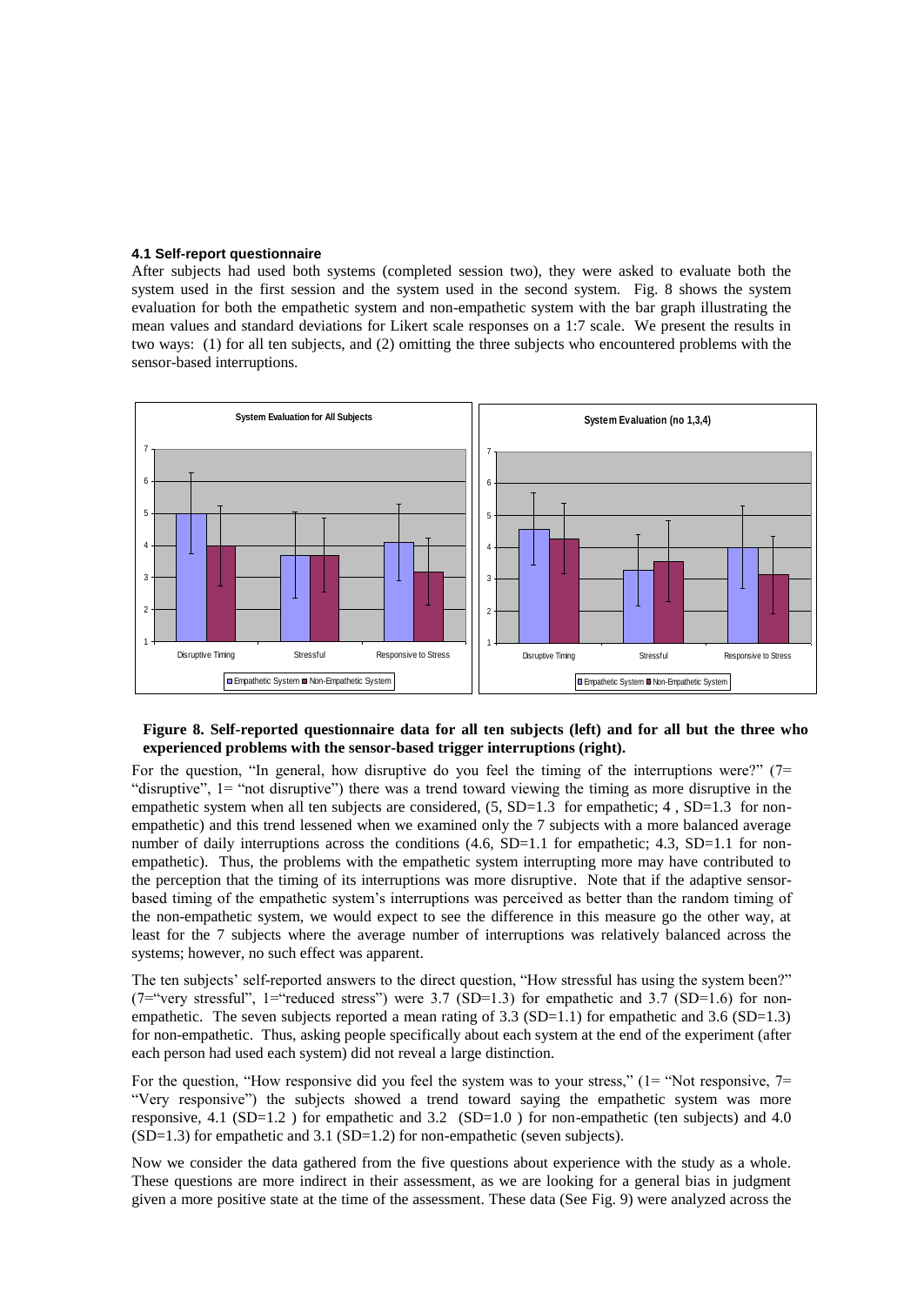two groups based on which version they had just used in session two. The group who ended session two with the empathetic system contained 2 Males and 2 Females, while the group who ended with the nonempathetic system contained 3 Males and 3 Females.

Subjects who had most recently been using the empathetic system (N-E group) expressed significantly higher ratings when asked after session two, "To what extent would you like to continue working with the Stress Awareness sy Stress Awareness system" (7= "yes, very much so",  $1=$  "No way, I'd be happy to be free"), 5.0 (SD=0.82) for empathetic and 3.2 (SD=0.41) for non-empathetic. Given that this question applied to the experiment overall, and the N-E group felt positively about it (mean  $> 4$ ), while the E-N group was negative (mean  $<$ 4), we interpret this as indirect evidence that those who had just been using the empathetic system remembered a better overall experience.

In response to the question "How useful were the charts of your heart activity with your annotations?" the mean response for both groups landed halfway between "7=very useful" and "1=not very useful", 4.3 (SD=0.96) for empathetic and 4.2 (SD=1.2) for non-empathetic, indicating that there is room for improvement in this aspect of the system (which took place on a computer in our lab, and not on the mobile devices). One subject commented that the radial plots were more difficult to read than a linear plot, since the radial plot used a 24-hour time window, instead of the typical 12-hour window typical in the United States.

Subjects who had most recently used the empathetic system showed a trend toward rating the sensors as more comfortable (7= "very comfortable"; 1= "very uncomfortable"), 4.5 (SD=1.3) for empathetic and 3.2 (SD=1.5) for non-empathetic. In general the females rated the chest strap more comfortable than the males, 4.2 (SD=1.6) for females and 3.2 (SD=1.3) for males, although the trend found here for improved sensor comfort in the N-E group is not due to gender since females were balanced in the N-E and E-N groups.

Answering the question, "How did you see the device interacting with your stress levels? (7="Increasing it", 1="Reducing it"), subjects reported no change in stress if they had just been using the empathetic device, 4.0 (SD=0.0) and an average increase in stress, 4.8 (SD=0.75) if they had ended the experiment using the non-empathetic device. Note that these questions were all asked about the "device" in a general way, referring to subjects' overall experience after having used both systems. way, referring to subjects' overall experience after having used both systems.

Finally, after being told that the study was complete and that there would not be a session three, each user was asked, "How do you feel about the study being completed?" (7="Yay! This totally made my day", 1="Super bumme d. I'll miss my little buddy"). The difference was again in the predicted direction, 4  $(SD=0.82)$  for those who had just finished using the empathetic version and 5  $(SD=1.4)$  for those who has just finished using the non-empathetic version.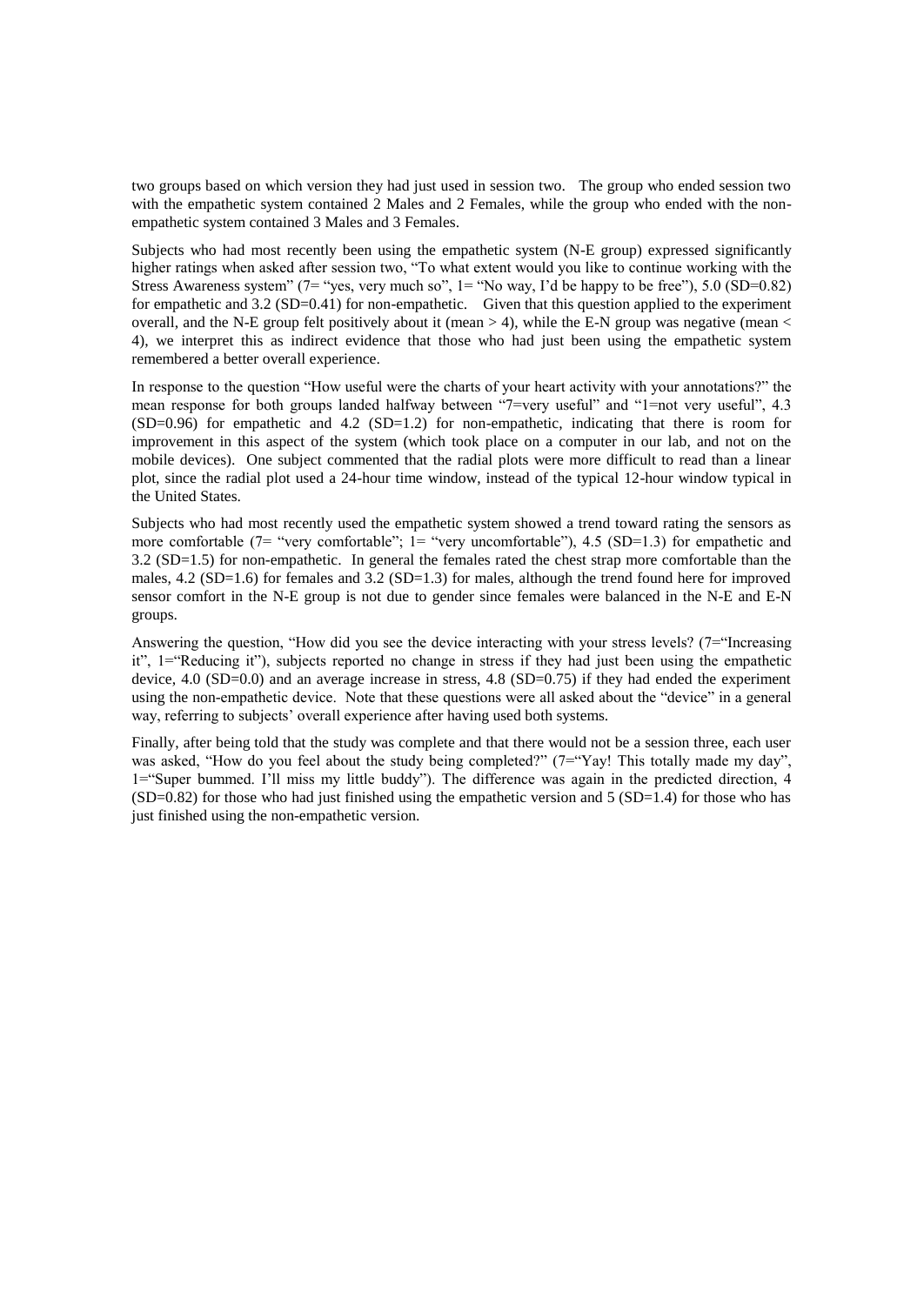

**Figure 9. Subjects who had just finished using the empathetic version (E) evaluated the experience overall more positively than those who had just finished using the non-empathetic** 

## **4.2 Relative Subjective Count**

Each user was asked to fill out their interrupt estimate in the nightly log. However, it was not surprising that subjects often forgot to fill out the log or lost their paper logs. Since the survey ended at 9:30pm each night, subjects may not have been around a computer or their paper logs when the system told them that the survey was over for the day, and they may have forgotten to by the time they got home to fill out the logs. However, we did not find any differences among the conditions in whether or not people filled out logs. Of the 79 days of data, 47 days contained log reports: 25 for empathetic and 22 for non-empathetic. The average number of days each person filled out logs was 4.7, regardless whether they were in the group of seven for whom the system worked as expected or in the group of three for whom the empathetic system interruptions were misfiring. Thus, the number of logs filled out by subjects did not appear to be related to which system they were using, or to the number of interruptions received.

From the 47 logs, we computed the total number of perceived interruptions for each condition, 356 for empathetic and 309 for non-empathetic, and divided this by the actual number of interruptions for each condition, 514 for empathetic and 288 for non-empathetic. The resulting relative subjective counts were RSC=0.69 for empathetic and RSC=1.07 for non-empathetic. The difference between these is statistically significant,  $t$  (45),  $p = .0007$ , indicating that subjects underestimated the number of interruptions when they were using the empathetic version of the system (Fig. 10). It is possible, however, that RSC's have different meanings when there are around ten interruptions than when there are around fifty. Thus, we repeat ed this comparison using only the seven subjects with the lower and relatively balanced number of interruptions. In this case we find both RSC's are slightly reduced (RSC =  $0.68$  for empathetic and RSC=0.96 for non-empathetic). The difference between RSC's for this set of seven subjects is again statistically ignificant t (31),  $p = .014$ , indicating that the difference in RSC continues to hold when the average number of interruptions is constant across conditions.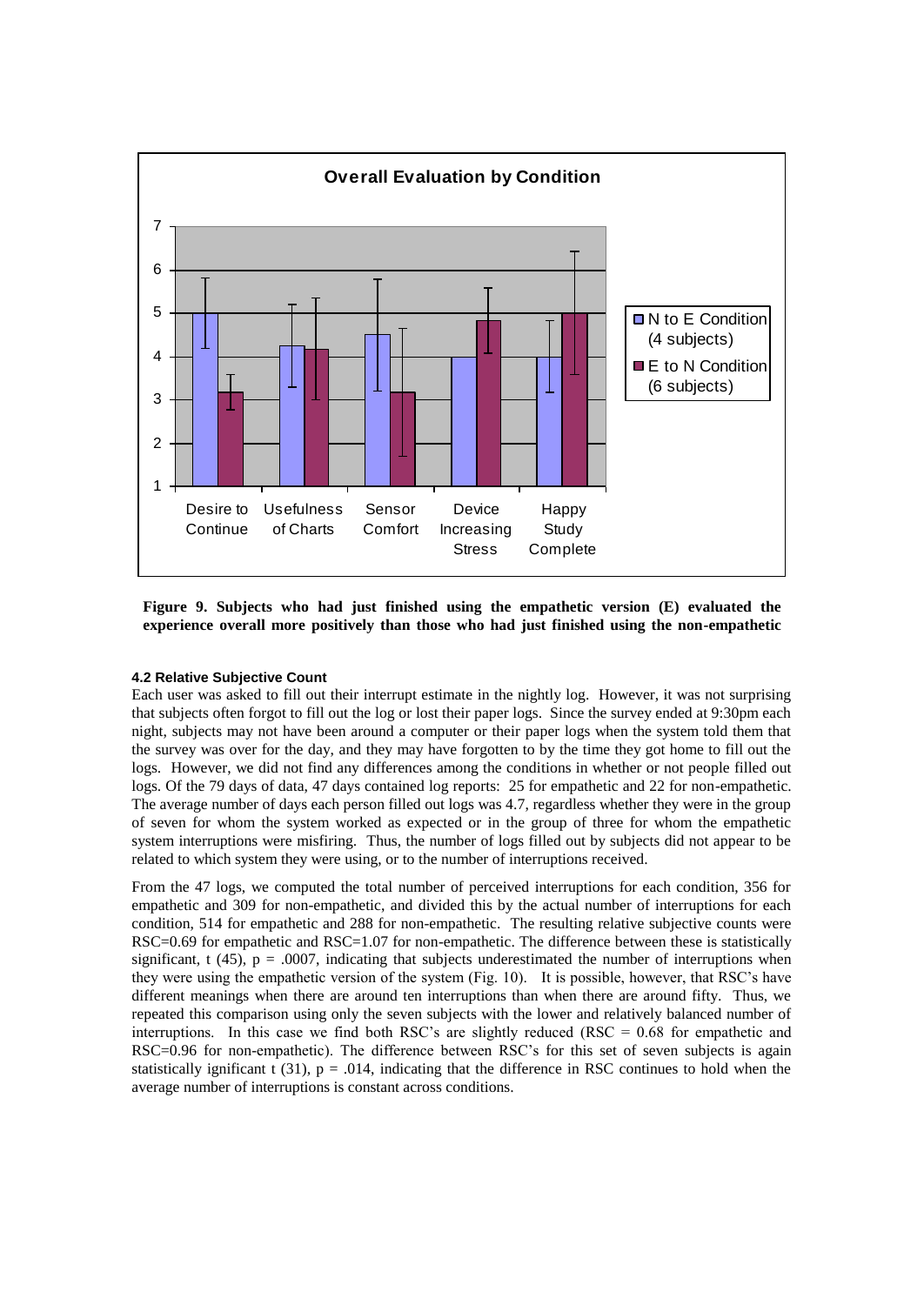

**Figure 10. Subjects (N=10) underestimated the number of interruptions for the empathetic system, while overestimating those for the non-empathetic.**



**Figure 11. Seven out of ten subjects chose to use the empathetic system for the third session.**

# **4.3 Behavioral results**

When asked, "Which system would you like to use for session 3?" ("System 1" or "System 2"), the empathetic system was selected over the non-empathetic by seven of the ten subjects, supporting Hypothesis 3. Of the three subjects who encountered the problems described earlier with the interruption timing, only one of them chose the non-empathetic system, while the two who actually had the highest number of interruptions chose the empathetic system despite that it interrupted them significantly more. Of the other two people who chose the non -empathetic system, one said, "Its interruptions were more predictable," despite that the interruptions were randomly triggere d. The second said the empathetic version of the system "kept crashing." While it is tempting to blame their decision on that, we do not know if other subjects experienced crashing and just did not report it, or if they did not experience much crashing. Subjects were not asked directly about this, but all subjects were given daily opportunities to provide comments on the system with their logs, and no others reported problems with crashing. However, we are aware that some other users experienced technical difficulties with their systems (needing to restart typically because the heart rate sensor seemed to stop). We checked these reports and did not find any biases toward either system. However, we recommend that future investigations ask about performance to ensure there is no version-dependent problem. We also looked for a demographic or personality pattern among the three users who preferred the non-empathetic system and did not find any. Of these three, two were male and one female; two were graduate students –one from MIT and one from another Boston area college – and one was a non-student programmer.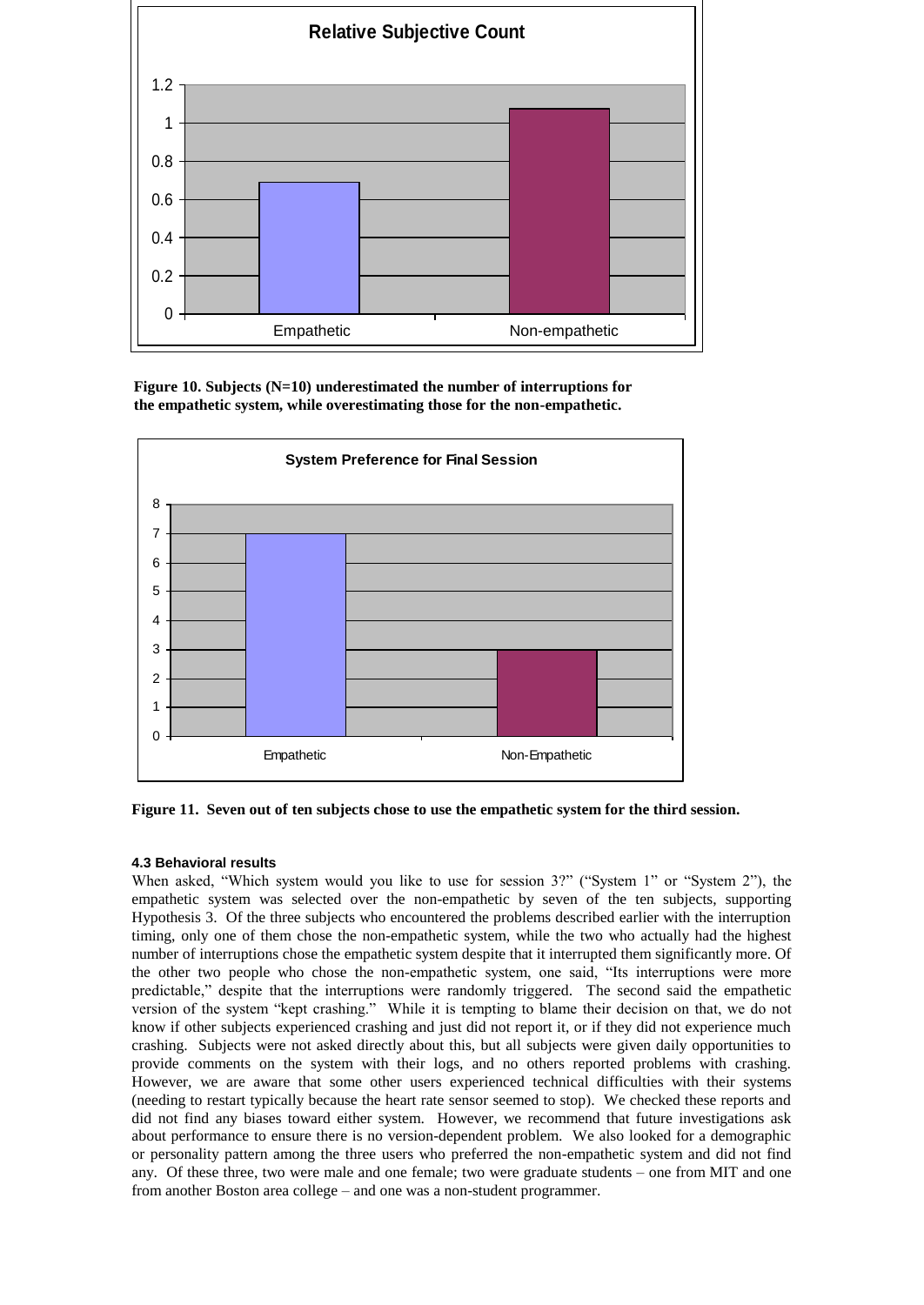## **5. Discussion and Future work**

Hypothesis H1 was that subjects would find the empathetic system to be less disruptive and frustrating to use and have a better user experience with it. While all our findings are with a small group, and thus any strong conclusions must await replication with a larger group, we did find all but one of the measures to be consistent with this hypothesis, with the exception being the perceived disruptiveness of the timing: the adaptive timing of the empathetic system was rated as more disruptive than the random timing of the nonempathetic system. Future work should be performed to decouple the interruption scheme from the empathetic response and assess both separately, and also make sure that the system fires properly for subjects having a range of body-mass index. One of the users who chose the non-empathetic system over the empathetic one commented that the latter on e "seems to interrupt me more when I'm stressed." Since the heart-rate algorithm used to trigger interrupts could sometimes be set off by stress, this could be a general problem with the current algorithm.

We obtained converging evidence from the five qu estions we asked that compared the N-E group's responses to those of the E-N group, investigating if those who ended by using the empathetic system ended "on a better note." All the differences were in the predicted direction, with differences being strongest for the people who had just used the empathetic system indicating significantly greater interest in continuing to work with the stress awareness system. This kind of indirect evidence for the empathetic system fits with the pattern identified by Redelmeier and Kahneman in their medical experiments, whereby subjects who underwent an otherwise unpleasant medical experience remembered it more favorably if it ended better, even if overall there was more pain. Since experience-sampling methods are notoriously unpleasant, and empathy is supposed to help a person manage unpleasant feelings, we hypothesized that ending the experiment with use of the empathic system would be analogous to ending with less pain. Findings of the subject's reported experiences are consistent with this interpretation.

Our original plan was to analyze the physiological heart rate data jointly with the other collected data, to develop predictors for stress level based on a mixture of heart-rate variability and other activity and context variables. Problems with the hardware buffering, however, meant that critical timing information in the inter-beat interval data was not sufficiently precise to run a robust heart-rate variability estimator. We could and did confirm that average heart, as expected, was not overall related to reported stress level, even when trying to remove affects due to physical activity. Heart rate varies with each breath you take, and with many emotions and their associated breathing patterns, and is not specific enough to predict the five levels of stress that subjects reported.

With respect to H2 – perceiving that the empathetic system interrupted them less than the non-empathetic system – we found confirmation from the newly proposed measure of relative subjective count, or RSC. The RSC was significantly underestimated for the empathetic version. On the one hand, we might argue that empathy does harm here because it makes a person's estimations less accurate. On the other hand, this oddity is to be expected given human experience that we are more likely to overlook the interruptions and annoyances of somebody who makes us feel less stressed, and to not overlook these problems when the individual leaves us more stressed. A system that imitates emotionally intelligent conversational moves, responding empathetically, is thus more likely to engender a willingness to overlook the annoyances it has brought about. Thus, we predicted that the more empathetic system would lead to fewer perceived interruptions, and this was the case. However, we should caution that this finding is an average effect, the number of subjects is small, and we only had 47 days of logs, so it remains to be confirmed in additional contexts with more people and over longer spans of time.

With respect to H<sub>3</sub> - subjects choosing to continue working with the empathetic system – we found behavioral confirmation via their system choice for session three. Behavioral choice is generally considered to be a stronger assessment than self-reported opinions when it comes to reflecting real human preference. While there were three dissenters, the convergence of the behavioral data with the direct and indirect subjective perceptions supports the conclusion that the empathetic system was generally preferred over the non-empathetic one. However, again we must caution that the 79 days of use of the two systems were only from 10 subjects, so it is important that such findings be investigated again for larger groups before strong general conclusions about the systems' merits are drawn.

Since the empathetic and non-empathetic systems differed in two ways  $-$  use of empathy, and use of sensor-based interruption timing – it is hard to know for certain which of these two influences gave rise to the preferences we saw. Given that the direct question about the disruptive nature of the interruption timing showed a leaning away from the empathetic system, while multiple other factors gave preference to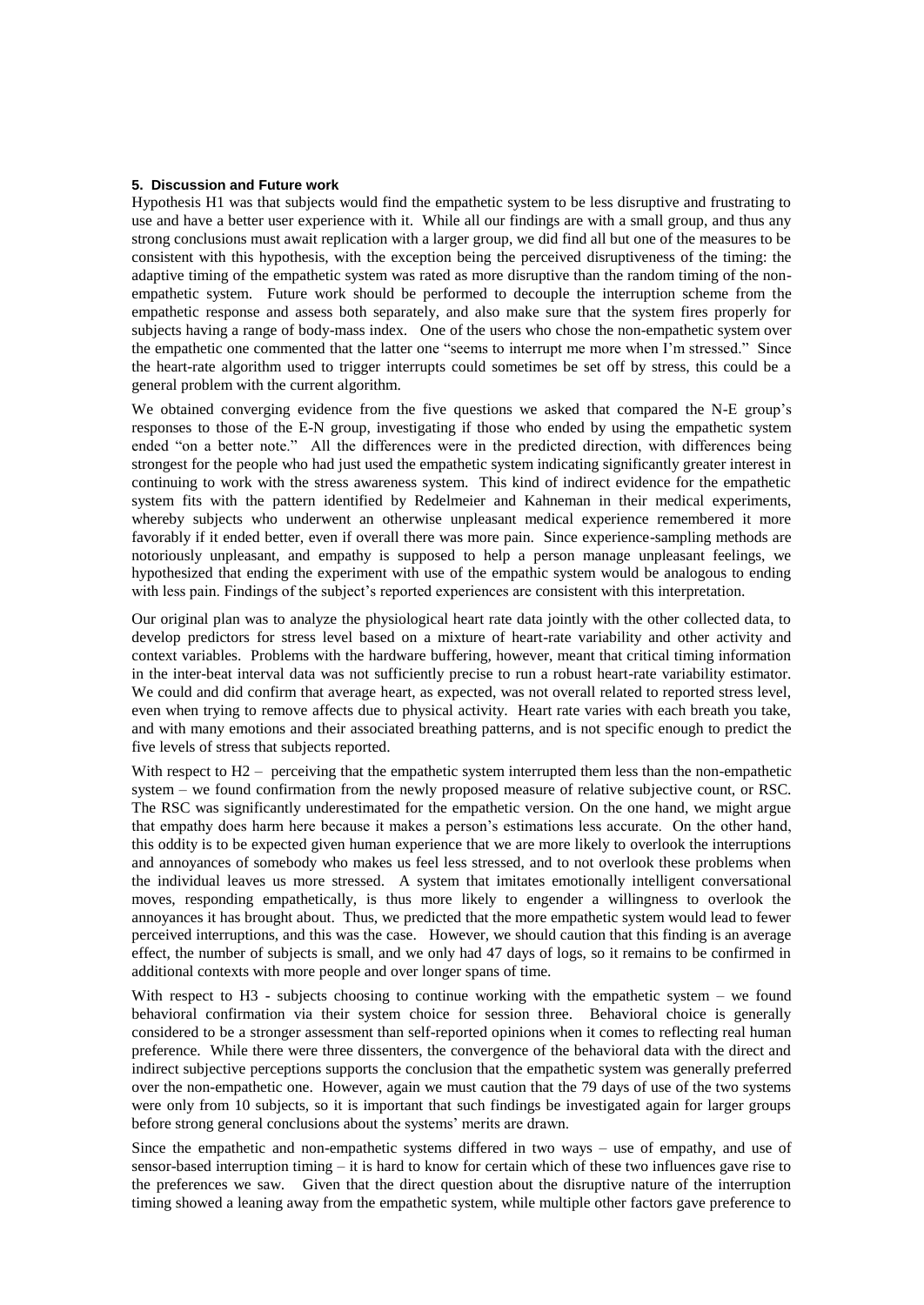the empathetic system as a whole, the improvement in user experie nce is more likely to be due to the only other difference between the two systems: the line of empathetic dialogue, responding to the user's stress level. However, a future study that completely separates these two components would be important to confirm this.

## **5.1 Conclusions**

This research has developed and assessed the world's first mobile stress-monitoring system that responds This research has developed and assessed the world's first mobile stress-monitoring system that responds empathetically to the wearer's momentary report of stress level. The system allows for continuous, realtime user annotation of stress, activity and timing information through text and audio input on a mobile platform, interrupting the user an average of 11.5 times a day to sample activity, stress, and interruptibility. The platform supports continuous, wireless, and non-intrusive collection of heart signal data, accelerometer, and pedometer information, as well as automatic labeling of location information from context beacons. Future adaptations could also include camera and other sensor data, if desired. This system is the first of its kind to be affect and interruption-sensitive: it uses sensor data to adjust the timing of interruptions, and it adaptively responds with empathetic dialogue tailored to specifically address the user's stress levels and the disruption the device may be incurring upon the user.

This paper has examined several kinds of assessment measures applied to the evaluation of two versions of the new interruptive stress-monitoring system. The assessments included both direct and indirect selfreport measures a nd behavioral measures. The direct self-report measures included separate questions about each of the two systems such as "How responsive did you feel the system (A or B) was to your stress?" while the indirect self-report measures looked at influences of the most-recently used system on overall perceptions such as, "To what extent would you like to continue working with the Stress Awareness system?" We also measured behavior: which system a person chose to keep using after having used both. One of the new measures, relative subjective count, is proposed as a tool for indirectly examining frustration level related to technologies that involve frequent interruptions. This method is similar in spirit to the method of relative subjective duration, and thus may form part of a new category of tools for indirectly assessing frustration through the human tendency to under-estimate or over-estimate quantitative aspects of experience based on affect. However, so far the new measure has only been evaluated in one context – mobile interruptions of people in the United States– and over short periods of time (assessments spanning an average of eight 12-hour days per subject.) Future work should investigate more contexts, diverse cultures, larger groups of people, and longer periods of time, to help determine if this is a truly general and useful new measure.

This work has shown converging findings from the indirect and direct self-reports, RSC, and behavioral measures, supporting a preference for a system that responds empathetically to one that does not, even when that system interrupted you an average of 17 times a day while the alternative interrupted you only an average of 11 times a day. Nonetheless, the sample size is small (79 days of data, 10 subjects) so there should be additional investigations with many more subjects, cultures, and contexts, before strong conclusions are formed. It would also be nice to repeat the experiments isolating the empathetic response (using identical interruption schemes for both conditions) as well as isolating the timing of interruption mechanism. While subjects did not seem to notice that one interruption process was random and the other was sensor-triggered (in fact, one liked the random better saying, "it was more predictable") it is still possible that the interruption timing strategies influenced the findings.

Finally, while the new assessment techniques presented in this work were only examined for this one new kind of affect-monitoring system, and thus the findings must be interpreted with caution, the applicability of the techniques we use is not limited to the system presented here. In particular, the strategy of examining relative subjective count might be applied to any highly interruptive system. We can foresee this measure being applied in a variety of innovative technologies – especially in relational agents that interact with people regularly to motivate behavior change, e.g., at-the-moment encouragement from an exercise trainer, or reminding you that it is time to take medicine and confirming from you if you took it. Many systems that do not try to be social or polite, but simply bring regular interruptions for information (sales call logging, and more) would provide appropriate contexts for further examination of this measure. We thus offer this measure, and the other indirect assessments in this paper as possible new tools for indirect assessment of affect, allowing designers to avoid many of the problems associated with asking people directly how they feel. We encourage further examination of these techniques in larger groups and disparate contexts to illuminate how they relate to other measurements of affective experience and to behavioral preferences.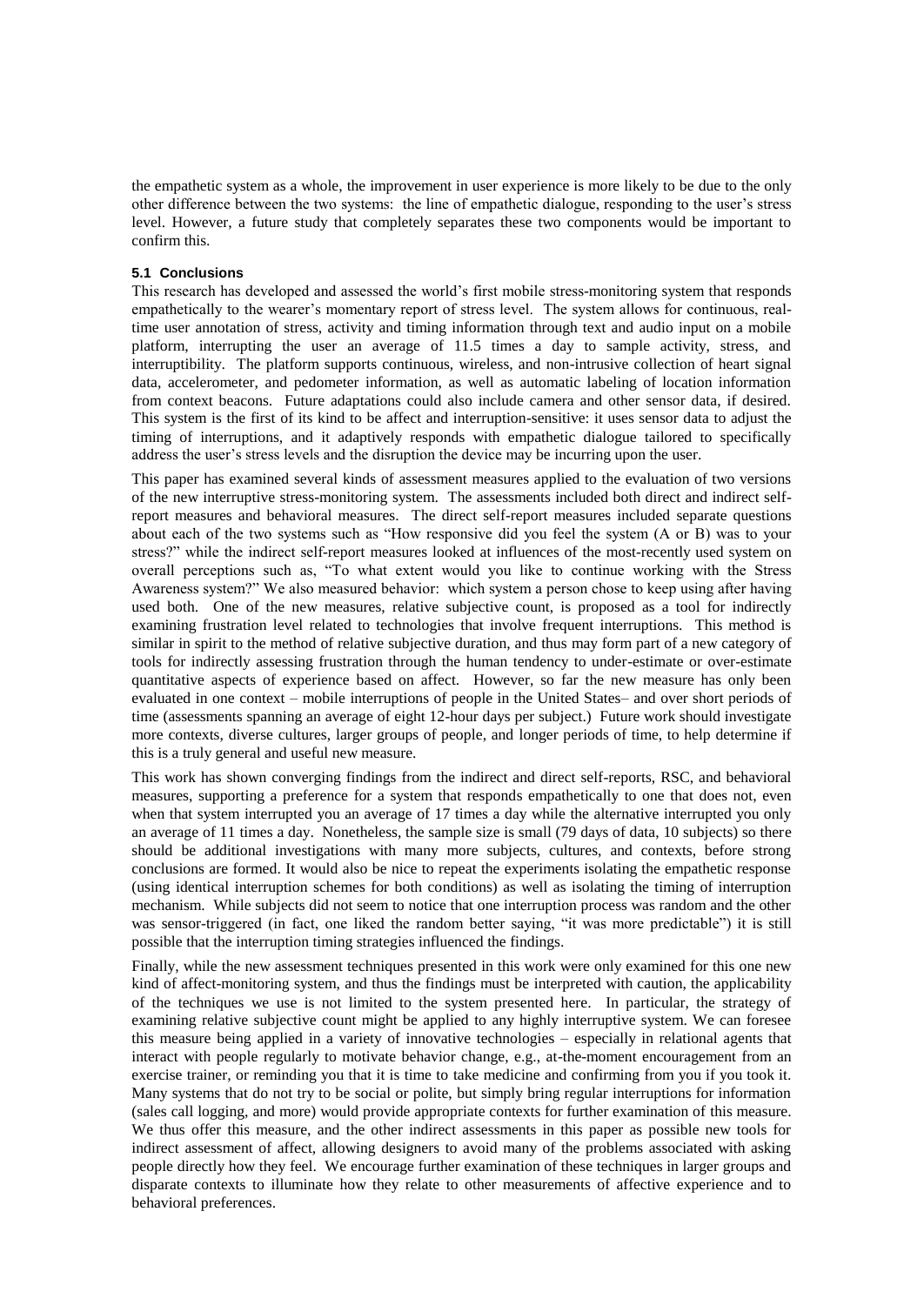## **ACKNOWLEDGMENT**

Thank you to Stephen Intille, Eric Horvitz, and Tim Bickmore for their insight and feedback for this work. We thank Tom Blackadar, Joe Wronski, and Bala Biyer at Fitsense Technology for their help customizing the hardware, and Lisa Feldman-Barrett and her group at Boston College for helpful insights into gathering emotional data through momentary assessment techniques. Thank you to Hyungil Ahn for performing the analysis of the physiological data. Things That Think consortium.

# **REFERENCES**

- 1. McEwen, B.S. and E. Stellar, *Stress and the Individual: Mechanisms leading to disease.* Archives of Internal Medicine, 1993. **153**: p. 2093-2101.
- 2. *Stress in College: What Everyone Should Know*. 2003, American College Health Association.
- 3. Sapolsky, R., *Why Zebras Don't Get Ulcers: An Updated Guide to Stress, Stress-Related Disease, and Coping*. 1998, New York: W.H. Freeman and Company.
- 4. Larson, R.W. and M. Csikszentmihalyhi, *The experience sampling method.* New Directions for Methodology of Social and Behavioral Science, 1983. **15**: p. 41-56.
- 5. Stone, A.A. and S. Shiffman, *Ecological momentary assessment (EMA) in behavioral medicine.* Annals of Behavioral Medicine, 1994. **16**: p. 199-202.
- 6. Picard, R.W. and J. Healey, *Affective Wearables.* Personal Technologies, 1997. **1**(4): p. 231-240.
- 7. Intille, S.S., et al. *Tools for studying behavior and technology in natural settings*. in *UbiComp 2003: Ubiquitous Computing*. 2003: Berlin: Springer.
- 8. Intille, S., et al. *A Context-Aware Experience Sampling Tool*. in *Proceedings of the Conference on Human Factors and Computing Systems*. 2003.
- 9. Walker, M. and S. Consolvo. *Experience Sampling Method for Ubiquitous Computing*. in *Workshop on User-Centered Evaluation of Ubiquitous Computing Application, Ubicomp*. 2002.
- 10. Czerwinski, M., E. Horvitz, and S. Wilhite. *A Diary Study of Task Switching and Interruptions*. in *Proceedings of CHI 2004, ACM Conference on Human Factors in Computing Systems*. 2004. Vienna, Austria.
- 11. Reeves, B. and C. Nass, *The Media Equation*. 1996, New York: Cambridge University Press.
- 12. Klein, J., Y. Moon, and R.W. Picard, *This Computer Responds to User Frustration: Theory, Design, Results, and Implications.* Interacting with Computers, 2002. **14**: p. 119-140.
- 13. Prendinger, H. and M. Ishizuka, *The Empathic Companion: A Character-based Interface that Addresses User's Affective States.* Int'l J of Applied Artificial Intelligence, 2005. **19**(3-4): p. 267- 285.
- 14. Picard, R.W. and S.B. Daily. *Evaluating Affective Interactions: Alternatives to Asking What Users Feel*. in *CHI Workshop on Evaluating Affective Interfaces: Innovative Approaches*. 2005. Portland, OR.
- 15. Horvitz, E. and J. Apacible. *Learning and Reasoning about Interruption*. in *International Conference on Multimodal Interfaces*. 2003. Vancouver, B.C.: ACM.
- 16. Hudson, S.E., et al. *Predicting Human Interruptibility with Sensors: A Wizard of Oz Feasibility Study*. in *in Proceedings of CHI 2003*. 2003.
- 17. Horvitz, E., et al., *Models of Attention in Computing and Communications: From Principles to Applications.* Communications of the ACM, 2003. **46**(3): p. 52-59.
- 18. Fitsense, *[www.fitsense.com](http://www.fitsense.com/)*. 2004.
- 19. General, S., *Physical Activity and Health: A Report of the Surgeon General*. 1996, U.S. Department of Health and Human Services, Centers for Disease Control and Prevention, National Center for Chronic Disease Prevention and Health Promotion: Atlanta, GA.
- 20. Strath, S.J., et al., *Validity of the Simultaneous Heart Rate-Motion Sensor Technique for Measuring Energy Expenditure.* Medicine and Science in Sports and Exercise, 2002. **34**(5): p. 888-894.
- 21. Mohrman, D.E. and L.J. Heller, *Cardiovascular Physiology*. Third Edition ed. 1991, New York: McGraw-Hill, Inc.
- 22. Dubin, D., *Rapid Interpretation of EKG's*. Fifth Edition ed. 1996, Florida: Cover Publishing Company.